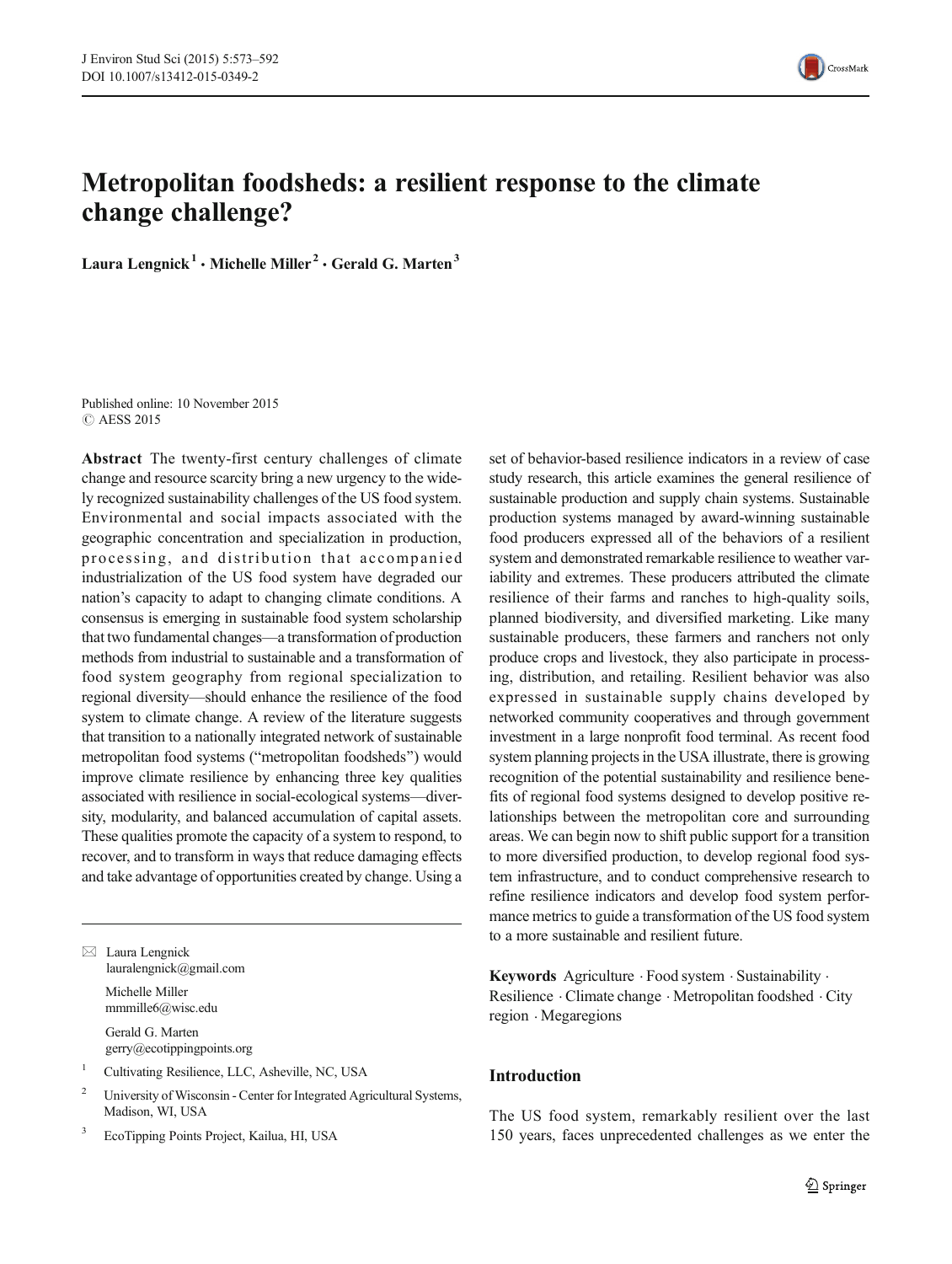twenty-first century. Climate change, declining quality and quantity of natural resources, highly specialized and concentrated production, supply, and marketing chains, reliance on external or distant resources, and subsidies which mask environmental degradation have been identified as key challenges to the sustainability and resilience of the US food system (Ericksen [2008;](#page-17-0) National Research Council [2010;](#page-18-0) Walthall et al. [2012](#page-19-0); Marten and Atalan-Helicke [2015\)](#page-18-0). In the last decade, federal and state governments, businesses, and civil society have begun to invest in research and planning projects focused on developing effective climate change adaptation strategies, and sustainable food system planning has begun to incorporate resilience considerations (e.g., King [2008](#page-18-0); Resilient Cities Team [2013\)](#page-18-0).

Sustainable development has been widely recognized as a promising strategy for discovering solutions to twenty-first century challenges in the USA and globally (McIntyre et al. [2009;](#page-18-0) National Research Council [2010](#page-18-0); Giovannucci [2012\)](#page-17-0). Sustainable agriculture and food systems<sup>1</sup> exhibit many of the key structural and functional qualities that contribute to the resilience of social-ecological systems. Sustainable farming systems promote the ecosystem services that form the foundation of a resilient social-ecological system (Kremen et al. [2012;](#page-18-0) Lengnick [2015a\)](#page-18-0). Healthy ecosystem processes, such as the capture and flow of solar energy and the cycling of water and other materials, enhance the local self-reliance of the system by reducing the need to import energy and materials and to export waste. Short supply lines promote food system resilience by reducing the impact of disturbances and shocks that can be transmitted through global supply chain networks. The multiple environmental, social, and economic benefits produced by sustainable food systems promote the accumulation of balanced capital assets—natural, human, social, financial, and technological—needed to support the adaptive capacity of the system. Sustainable agriculture also offers an unprecedented opportunity to mitigate climate change while increasing agricultural productivity worldwide through the use of regenerative agricultural practices (Beebe [2010](#page-17-0); Rodale Institute [2014\)](#page-18-0).

This paper explores the potential climate resilience benefits associated with a structural transformation of the US food system to a nationally integrated network of regional sustainable food systems oriented to major metropolitan areas: metropolitan foodsheds. It begins with a review of recent literature on food system sustainability and resilience and discusses a convergence on the regional scale as a promising strategy for cultivating food system resilience in the face of climate change and other challenges. Then, the paper presents case study research utilizing a set of recently proposed behaviorbased agroecosystem resilience indicators to explore the climate resilience of sustainable farming systems and food supply chains in North America. Finally, the paper presents some concrete examples of regional food system development already underway in the USA and discusses some potential benefits and challenges of reorienting US food production to metropolitan regions.

#### Food system sustainability and the regional scale

In the latter half of the twentieth century, a growing awareness of the environmental and social harms of an increasingly specialized and concentrated US food system led to a search for solutions that emerged as the sustainable agriculture and food system movement. This work focused on understanding the sustainability challenges created by the changing structure, function, and purpose of the US food system during a period of intense industrialization and globalization near the end of the twentieth century (National Research Council [2010\)](#page-18-0).

In the early 2000s, sustainable food became a new focus for physicians, dieticians, public health specialists, and municipal planners who brought more attention to land use, transportation, and economic development issues and advocated for increased access to healthy, nutrient-dense foods (Hodgson [2010;](#page-17-0) Koliba et al. [2011\)](#page-18-0). By mid-decade, civic agriculture emerged as a new conceptual framework for communitybased food systems (Lyson [2004](#page-18-0)). Civic agriculture extended the concept of sustainable agriculture to emphasize the potential of agriculture and food systems to produce multiple benefits in support of the social well-being of communities—particularly the capacity of local food production to restore local economies and revitalize democratic participation.

As sustainable food research matured and the results of empirical research on local food systems began to accumulate, some of the sustainability benefits assumed by the proponents of local food systems came into question (Peters et al. [2009\)](#page-18-0). Food travels primarily by freight truck, where "over the road" (OTR) is more efficient than short haul and "less-than-full load" (LTL) freight movements. The inefficiencies in moving food shorter distances create market disincentives for local food, either in high transportation costs to shippers or in high cost of goods to wholesale buyers. LTL for local foods, where

<sup>&</sup>lt;sup>1</sup> Although no simple typology or set of categories can capture the complexity of the farming systems used in US agriculture, we use the terms sustainable and diversified to refer to farming systems that emphasize the use of natural processes within the farming system, often called "ecological" or "ecosystem" strategies, which build efficiency (and ideally resilience) through complementarities and synergies within fields, on the entire farm, and at larger scales across the landscape and community. Such farming systems represent a major departure from the key features which characterize industrial agriculture: large size combined with a high degree of specialization, reliance on off-farm and synthetic inputs, and the production of commodities under contract to food processors and handlers. A food system is the complex set of actors, activities, and institutions that link food production to food consumption. Food systems differ from farming systems in that the primary focus is beyond the farm gate (National Research Council [2010\)](#page-18-0).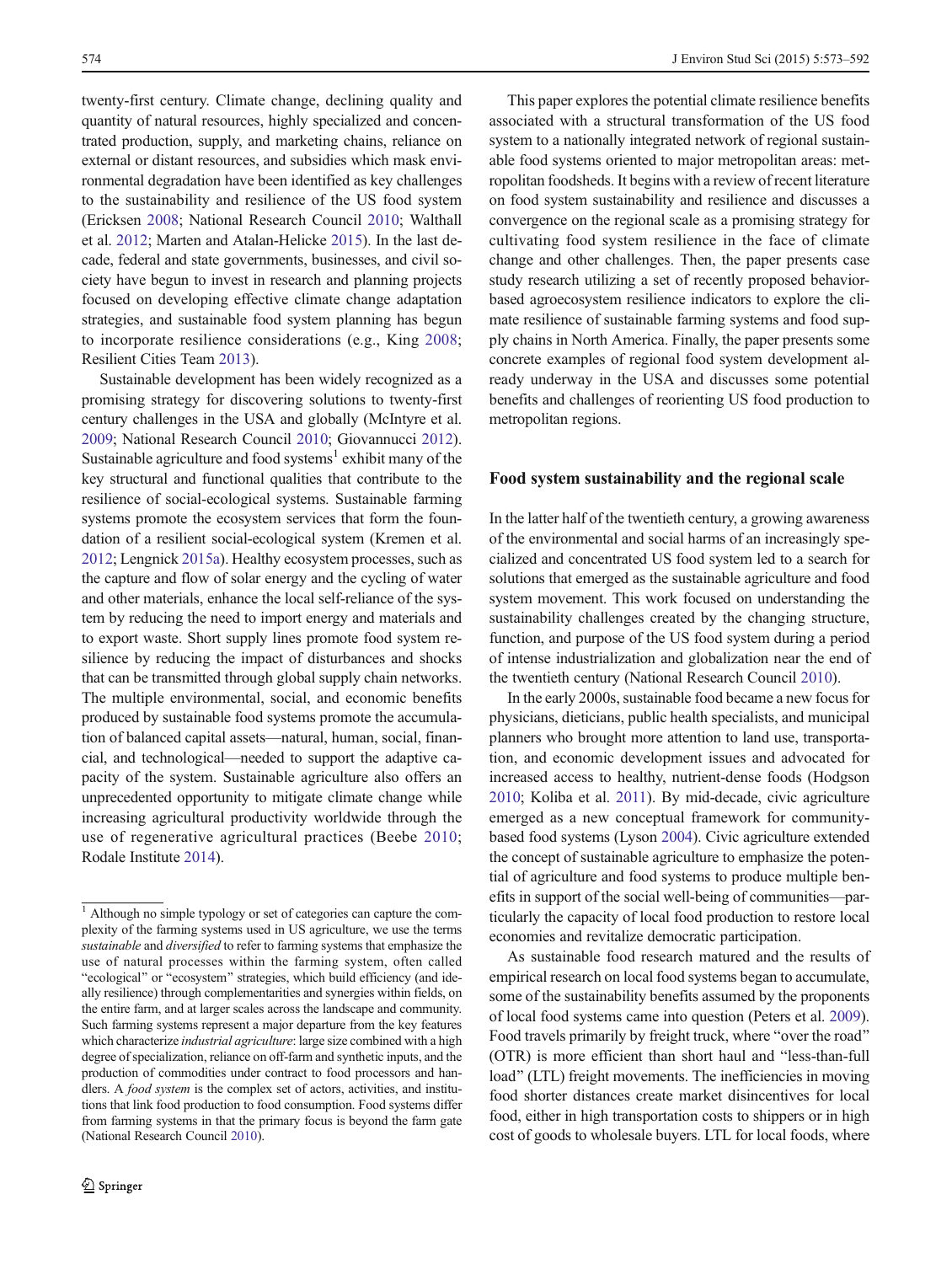farmers are not sufficiently aggregating product to sell at scale, is especially inefficient (Day-Farnsworth and Miller [2014\)](#page-17-0). Limited research into energy use found that local food systems could be more energy-intensive than food sourced regionally, nationally, or in some special cases internationally, and it became clear that although food sourced locally traveled fewer miles, the environmental impacts of food transport are complex and food miles alone are not a useful indicator of sustainability (Hill [2008](#page-17-0)).

New concerns also arose about an erosion of values as the local food movement gained momentum. The introduction of food hubs and other means to increase the volume of local food moving through local markets raised concerns that local food was being sacrificed at the altar of cheap food and motivated reminders that local food is defined by more than just geography (Bellows and Hamm [2001](#page-17-0); Born and Purcell [2006](#page-17-0); Delind [2010;](#page-17-0) Perret [2013](#page-18-0)). Local food produces many social benefits that may be lost as the distance between the producer and consumer increases. For example, recent research suggests that the climate resilience benefits often associated with local food systems may not survive scaling up because introducing distributors erodes the social capital cultivated by direct markets (Furman et al. [2013](#page-17-0)).

Nevertheless, Michael Pollan captured the zeitgeist of many leading thinkers in the sustainable food movement when he proposed sustainable regional food systems as a comprehensive solution to the triple challenge of peak oil, climate change, and public health facing our nation (Pollan [2008\)](#page-18-0). He identified the sustainability challenges of food systems in the USA and abroad as key public health and national security concerns. He warned that little progress would be possible on the nation's public health, energy independence, or climate change challenges without the recognition of their connections with the industrial food system. Pollan's "Sunfood Agenda" called for federal policy changes to resolarize agriculture through a transition to sustainable practices, reregionalize food systems by rebuilding regional processing and distribution infrastructure, rebuild America's food culture by reintroducing children to the culinary arts and traditions.

In the years since the Sunfood Agenda was proposed, a new awareness of climate change, coupled with the global financial and oil shocks, brought additional urgency to the quest for changes to enhance the sustainability and resilience of the US food system. The regional scale has continued to be a focus of this work as major US cities and intrastate regions, several states, and a number of multistate collaborations have explored regional food system sustainability, assessed the productive capacity of regional food systems, and developed plans to promote food system resilience (Kelly [nd\)](#page-18-0).

Regions have a number of qualities that, taken together, offer unique opportunities for cultivating food system sustainability and resilience (Liverman and Ingram [2010\)](#page-18-0). Human understanding of the physical world is based on biophysical patterns defined at regional scales, for example, an ecosystem or a watershed. Strong cultural dimensions often arise at a regional scale, and useful units for private and public sector governance are often found there as well, although political boundaries can complicate regional collaboration. Regional populations tend to concentrate in cities and to have more influence at the national scale than local populations. Regional populations, through democratic participation, have a voice in setting national policies and programs that can be used to promote national food system sustainability and resilience goals.

Clancy and Ruhf ([2010\)](#page-17-0) describe an ideal regional food system as one that returns multiple social, economic, and environmental benefits to all the regions' inhabitants while contributing "significantly" to their food needs. Much of the production, processing, and distribution takes place within the region and at multiple scales. They go on to discuss the importance of complementary relationships between local and regional food systems and the unique contribution of regional food systems to food resilience at both the local and the national scale. It is the complex network of complementary relationships within and between local and regional food systems and the national food system that enhances the food resilience throughout the system as a whole. Ideal regional food systems are self-reliant, not self-sufficient.

The expanded land base of regional agriculture, compared to local food systems, offers a number of benefits to sustainability and resilience along four dimensions—food supply, natural resource management, diversity, and economic development (Clancy and Ruhf [2010](#page-17-0)). Historically, regional food systems supplied a significant proportion of the local food supply, and recent research suggests that many regions in the USA could still do so (e.g., Peters et al. [2012](#page-18-0); Ruhf [2015;](#page-18-0) Zumkehr and Campbell [2015](#page-19-0)). Regional approaches to the management of the natural resources upon which food production depends—particularly land, water, and soil resources—have a long history of proven effectiveness. Regional food systems can support a more diverse mix of agricultural production systems and usually have a more diverse population base. The economic benefits associated with short supply chains can still be realized at the regional scale, but greater efficiencies in food storage, processing, and distribution can be gained through the cooperative development of regional food system infrastructure. Finally, a regional focus links urban markets and rural production areas, offering an opportunity to include intraregional interactions such as trade, development, transportation networks, and other system elements that will become more important as urban areas continue to increase in significance in coming years (Liverman and Ingram [2010](#page-18-0)).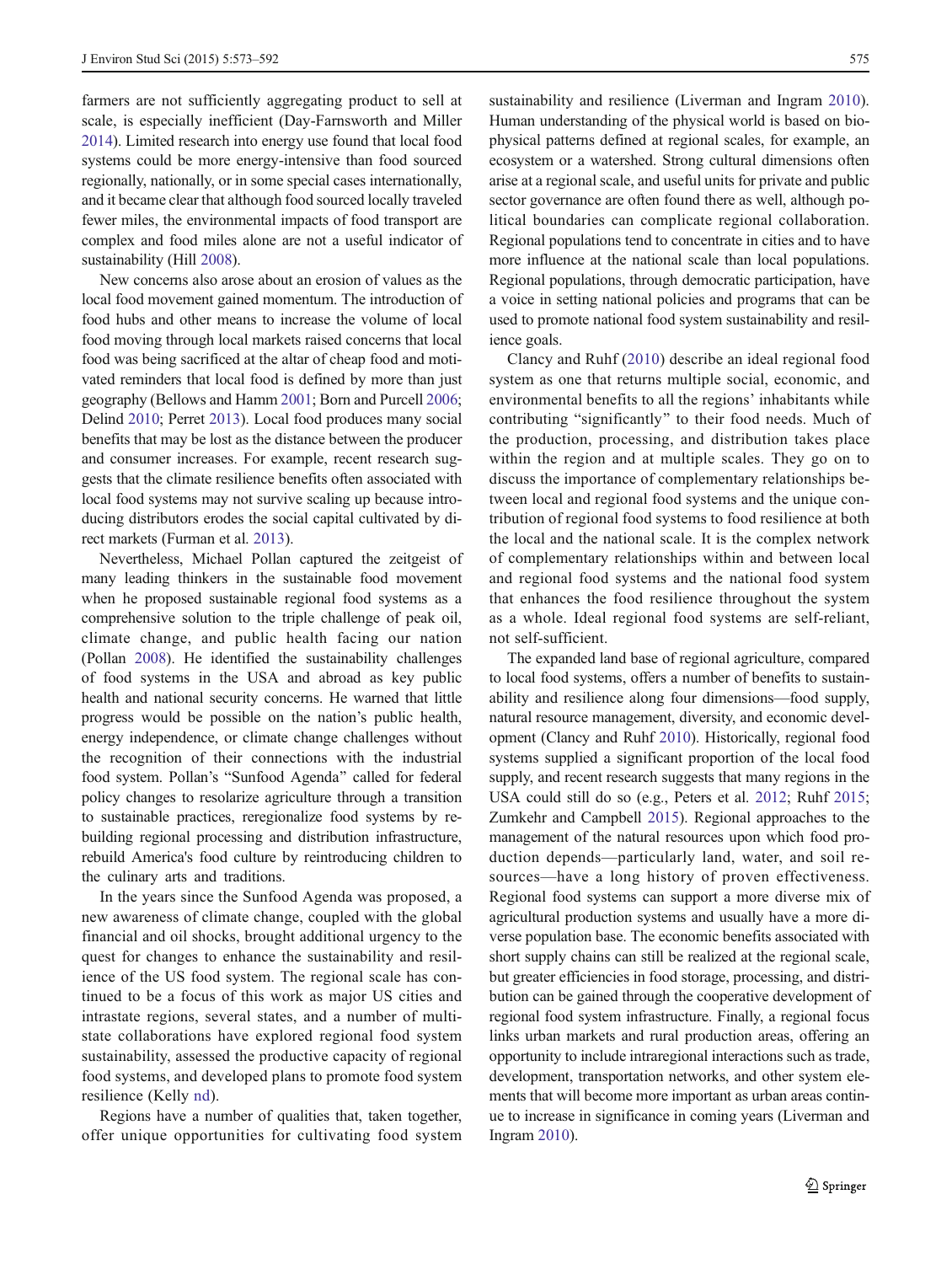#### The climate resilience of food systems

The vulnerability of a food system to climate change is a function of the exposure of the system to climate change effects, the sensitivity of the system to those effects, and the adaptive capacity or ability of the system to cope with or adjust to climate effects and moderate potential damages and take advantage of opportunities created by climate change (Lengnick [2015b\)](#page-18-0). Adaptive capacity provides the conceptual link between climate change vulnerability and resilience. Resilient systems have high adaptive capacity. Systems with high adaptive capacity are resilient.

Although decisions about how best to enhance the adaptive capacity of a farm or food business ultimately lie with individual owners and managers, institutions, governance, and community characteristics create barriers to, and opportunities for effective adaptation (Marshall et al. [2009](#page-18-0); Jones et al. [2010\)](#page-18-0). Four essential community characteristics appear to explain why some communities are better able than others to adapt to the uncertainties associated with climate change: flexibility, the capacity to reorganize, the capacity to learn, and an asset base that offers a diversity of options within each asset type and equal access to all types of assets, as described in Table 1. These characteristics are applicable across different scales (individual, family or business, community, region, or nation) and community types (rural, periurban, or urban) and are commonly applied to climate change vulnerability assessment and adaptation planning worldwide (Noble et al. [2014\)](#page-18-0).

#### The key qualities of resilient systems

Over the last decade, resilience has become increasingly featured as a goal of businesses and organizations, product marketing,

and public policy. Resilience science has origins in a diverse set of disciplines, including engineering, ecology, psychology, human health, business, and disaster management (Walker and Salt [2012](#page-19-0)). Engineering concepts of resilience focus on design for tolerance to a predetermined range of disturbance or stress. This type of resilience, called robustness, is useful in situations when the threats to the system and the system's response to those threats can be reliably predicted. The resilience concepts developed in ecology, psychology, and disaster management are more relevant to food systems, because these disciplines have developed methods to assess, monitor, and manage resilience as a dynamic quality of complex adaptive systems.

Resilience science is well-grounded in ecological theory and has a long history of development in natural resource management (National Research Council [2010\)](#page-18-0). More recently, this work has been extended to the study of climate change vulnerability and adaptation in many ecological and social systems, including agriculture and food systems. The design and management of resilient social-ecological systems seeks to promote three key system behaviors: response capacity (ability to respond quickly and effectively to buffer disturbances), recovery capacity (ability to quickly restore the system after damage), and transformation capacity (ability to transition the system to a new identity when the capacity to respond or recover is exceeded or transition is desired) (Walker and Salt [2012\)](#page-19-0).

Because resilience involves system behavior, defining the scale and identity of the system under consideration is an important step in assessing and managing for resilience. Although the appropriate scale of focus will be determined by management goals and purview, resilience considerations require keeping in mind the scales immediately above and

Table 1 Key elements of adaptive capacity in communities (adapted from Marshall et al. [2009\)](#page-18-0)

| Community characteristics | Description                                                                                                                                                                                                                                                    |  |
|---------------------------|----------------------------------------------------------------------------------------------------------------------------------------------------------------------------------------------------------------------------------------------------------------|--|
| Flexibility               | The level of social, cultural, political, economic, and environmental flexibility within a community.                                                                                                                                                          |  |
| Capacity to organize      | The formal and informal capacity to communicate clearly, develop successful adaptation plans,<br>establish and maintain effective community organizations, make decisions based on shared<br>values and goals, and manage community-based recovery responses.  |  |
| Capacity to learn         | The extent to which the capacity to organize is moderated by adaptive learning and subsequent<br>modification of adaptation plans.                                                                                                                             |  |
| Capital assets            | Description                                                                                                                                                                                                                                                    |  |
| Natural                   | Ecosystem services that provide the foundation for human livelihoods, health, food security, and prosperity.                                                                                                                                                   |  |
| Human                     | The skills, health, well-being, and education of individuals that contribute to the productivity of labor,<br>capacity for social learning, and capacity to manage change.                                                                                     |  |
| Social                    | The reciprocal claims on others by virtue of social and institutional relationships, close social bonds that<br>facilitate trust, cooperative action, and formal and informal social linkages that facilitate social learning<br>and the sharing of resources. |  |
| Physical                  | Community infrastructure, equipment, and technologies produced with economic activities and supported<br>by other types of capital; the built environment.                                                                                                     |  |
| Financial                 | The level, variability, and diversity of income sources and access to other financial resources<br>(subsidies, credit, savings) that contribute to individual and community wealth.                                                                            |  |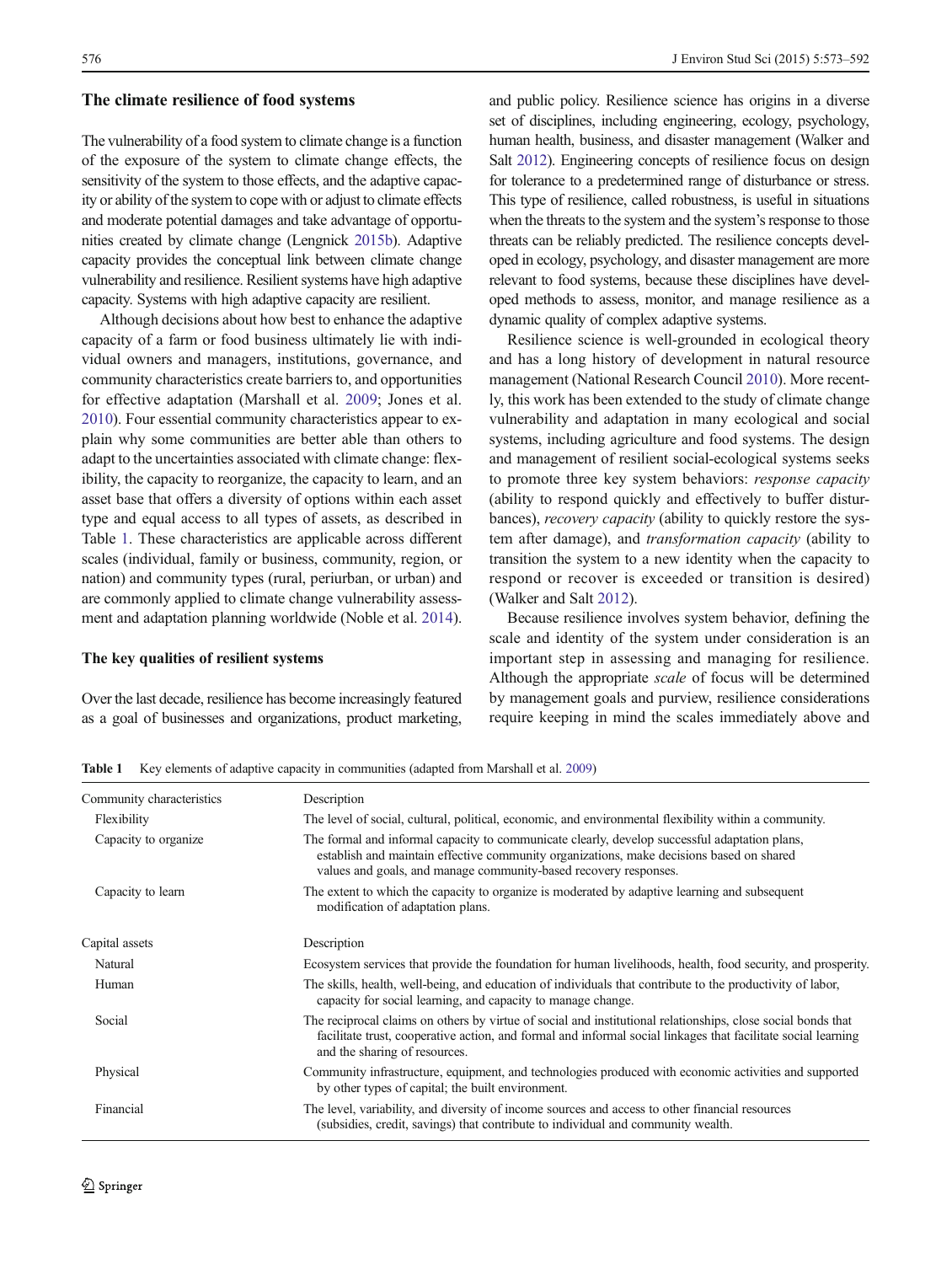below the focal scale. This is because processes operating at these scales (for example, soil biology below the field scale or farming system complementarities above the field scale) often have a direct influence on behavior at the focal scale.

Identity refers to characteristic structure, function, and purpose of a system. For example, pasture-finished beef and cattle-feeding operations are very different in structure, function, and purpose, so they each have a characteristic identity. Most pasture-finished beef operations will be similar in structure (mature cows are managed to produce calves on pasture; most of their offspring are managed to market weight on pastures), function (energy flows into the system from the sun to pastures to cattle and is exported as beef), and *purpose* (sustainable production of beef for specialized, value-added markets). Most concentrated animal-feeding operations also share a similar structure (cattle of uniform age are produced on bare dirt lots and fed imported grain), function (fossil/solar energy, water, and nutrients imported as cattle and feed and exported as cattle and wastes), and purpose (land- and laborefficient production of beef for commodity markets). Similarly, regional wholesale markets are distinct from national and global supply chains. Research on mid-scale farms and supply chains indicates that these businesses seek to achieve multiple goals, both business and social. They rely on strategic partnerships, transparency, and other cooperative means to optimize success (Lyson et al. [2008\)](#page-18-0).

Resilience considerations bring up important questions about the desirability of the system, in other words, its ability to achieve a host of business and societal goals. Are there other ways to structure the system to improve performance? Can functions be managed differently to reduce costs or increase benefits? Resilience considerations also encourage the exploration of current or future events that might represent critical threats to the system's identity. If the existing system is performing well, the goal of management might well be to enhance its adaptive capacity in anticipation of the increasing uncertainties associated with a changing climate; however, if the system is not fulfilling its purpose, resilience design criteria can be used to transform the system into a new, more desirable identity. Resilience, like all system-thinking practices, encourages us to take a step back from the system, see it with new eyes, and question underlying assumptions and rationalizations (Meadows [2008\)](#page-18-0). This is the transformative aspect of resilience.

Resilient systems—persons, families, farms, or communities—share three key qualities: diversity, modularity, and a balanced portfolio of capital assets (Lengnick [2015a](#page-18-0)). Diversity—biological, social, and cultural—supports the capacity to adjust to changing conditions, disturbances, and shocks; to invent creative solutions to novel challenges; and to capitalize on new opportunities created by change. Modularity in resilience science refers to system designs in which critical system functions are supported by a network of diverse local and regional resources. Modularity supports healthy natural and social resources, increases innovation capacity, and reduces the potential for local damage from disturbances in distant places. A balanced portfolio of high-quality capital assets—natural, human, social, financial, and physical—provides needed resources to recover from disturbance and put innovative ideas into action.

A set of behavior-based indicators developed from the literature has been proposed for the assessment of resilience in agroecosystems<sup>2</sup> (Cabell and Oeofse [2012](#page-17-0)). The 13 proposed indicators describe key ecological and social behaviors associated with systems that have the capacity for adaptation and transformation. Many of these behaviors are commonly observed in agroecosystems under sustainable management. Considered together, these 13 proposed resilience criteria fully address the principles of sustainable agriculture through sitespecific, ecosystem-based design; the emphasis on managing ecosystem processes through planned biodiversity; the focus on the economic well-being of producers, food system workers, and society as a whole; and the recognition of linkages between the health of the production system components—soil, crops, livestock, and people—and the greater community.

Resilience thinking offers a conceptual framework particularly useful to the management of agricultural production systems under the challenges of resource scarcity and climate change. It extends sustainable agriculture management considerations with the explicit recognition that agricultural production systems, like all social and ecological systems, exist in a state of dynamic change. In addition, resilience thinking acknowledges that social and ecological systems do not operate independently but rather interact across different spatial scales and through time in highly complex and sometimes surprising ways (Walker and Salt [2012](#page-19-0)). Applied to the design and management of sustainable agriculture systems, resilience thinking practices will enhance adaptive capacity to climate change effects while furthering economic, social, and environmental sustainability goals (National Research Council [2010\)](#page-18-0).

 $2$  Agroecosystems are human-dominated ecosystems managed to produce food and other agricultural products. Like all ecosystems, agroecosystems can be described in terms of key structural and functional properties that largely determine their health and productivity. The structural properties—such as species diversity, vegetative architecture, and the food supply web—describe the physical relationships between the organisms that inhabit the ecosystem. Functional properties describe the dynamic processes that capture, move, and store energy and materials in the ecosystem; regulate populations of organisms that inhabit it; and shape the development of the system over time. Because the boundary of the agroecosystem is defined by the user, energy flow and material cycling can be explored at a diversity of nested scales—a field, a whole farm or ranch, or even an entire food system. In each case, the physical components of the agroecosystem can be defined and measured; the interactions between components investigated; and emergent properties like health, profitability, sustainability, and resilience explored (adapted from Gliessman [2007](#page-17-0)).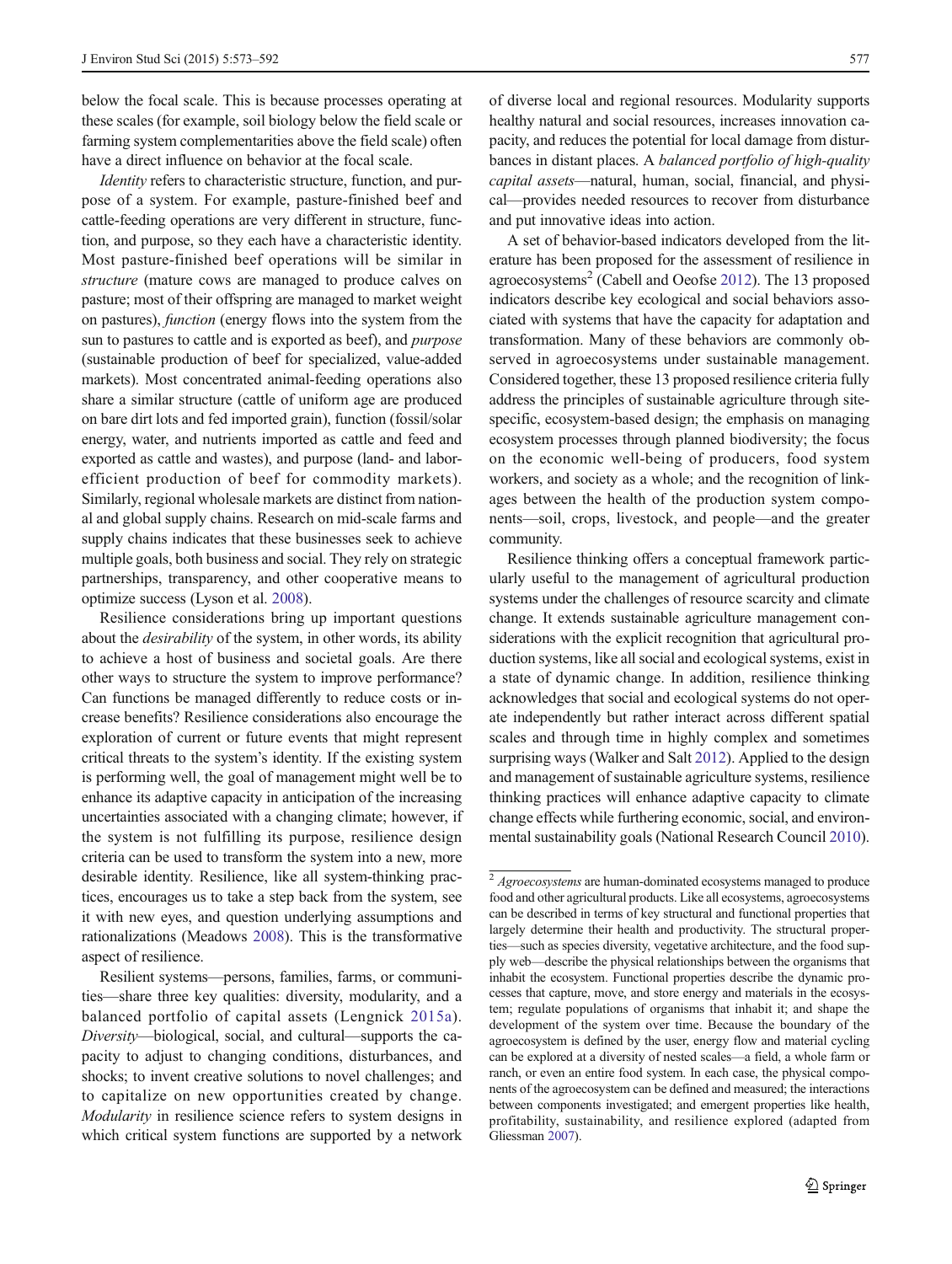Agricultural resilience is being actively explored by researchers working at a variety of scales: on the farm (e.g., Hendrickson et al. [2008;](#page-17-0) Darnhofer et al. [2010](#page-17-0); Marshall [2010;](#page-18-0) van Apeldoorn et al. [2011\)](#page-19-0), in rural communities (e.g., Nelson et al. [2010](#page-18-0)), in food systems (Hodbod and Eakin [2015](#page-17-0); Ruhf [2015;](#page-18-0) Tapiola and Paloviita [2015\)](#page-19-0), and across regions (e.g., Allison and Hobbs [2004](#page-17-0); Easterling [2009;](#page-17-0) Kenny [2011\)](#page-18-0).

#### Are sustainable food systems climate resilient?

Although empirical evidence is sparse, sustainable agriculture and food systems appear to have many qualities that are consistent with resilient systems. Sustainable farmers and ranchers typically manage much greater biodiversity, employ more people in better jobs, and circulate more dollars in the regional economy (Lyson [2004](#page-18-0)). The diversified production systems typical of sustainable farms and ranches reduce the need for fossil-fuel energy, water, pesticides, and synthetic fertilizers and typically produce less waste (Kremen and Miles [2012](#page-18-0); Liebman and Schulte [2015\)](#page-18-0). Because sustainable producers seek to meet both environmental and social goals, practitioners place a priority on producing high-quality natural resources—soil, water, air, biodiversity, and fresh, whole, nutrient-dense foods. They contribute to the environmental and social well-being of the communities that they call home (Pimentel et al. [2005](#page-18-0)).

Recent research to understand the climate change perceptions and adaptations of producers in the USA suggests that many farmers using industrial practices recognize the resilience benefits of sustainable agriculture practices, such as managing for high soil quality and diversification. A large survey of commodity crop producers (corn, soybeans, wheat, rice, cotton) in Mississippi, Texas, North Carolina, and Wisconsin found that these farmers would be most likely to diversify crops, buy more crop insurance, modify lease arrangements, or exit farming if weather variability and extremes intensify as projected in coming years (Rejesus et al. [2013\)](#page-18-0). Focus group research with 150 Maine farmers representing seven major commodity groups—potato, dairy, blueberry, vegetable, apple, beef, and nursery plants—found that these farmers are responding to more variable weather and extremes by increasing crop diversification, adding drainage and irrigation systems, increasing physically protected growing areas, and using ecological production practices that build soil quality to improve cropping system capacity to buffer weather extremes (Jemison et al. [2014\)](#page-17-0). Case study research with 15 organic and conventional dryland (nonirrigated) grain producers in Montana found that the most common adaptation to more frequent and extreme drought was to diversify crops, build soil quality, and increase profitability by reducing costs and/or selling into high-value direct markets (Stephens [2015\)](#page-19-0).

National case study research found a multitude of climate resilience benefits associated with the environmental, social,

and economic conditions cultivated by 25 award-winning sustainable producers.<sup>3</sup> Some key natural resource conditions that enhance climate resilience are those that buffer weather variability and extremes, such as has high soil quality and diversified production systems. A key social condition is the high social capital generated by direct relationships with consumers and the potential for local innovation created through farming and ranching networks that share place-based knowledge about sustainable agriculture and food system practices. Key economic conditions are those that increase profitability, such as on-farm processing, and integration into diverse high-value local and regional supply chains.

These producers also recognize the supportive relationships between agroecosystem conditions that serve to enhance farm resilience. For example, product diversity and novelty in the shape, size, color, and flavor of vegetables and fruits is not acceptable to commodity wholesale markets but is valued in direct markets such as community-supported agriculture (CSA), farmers' markets, and high-end restaurants. Sustainable agriculture practices such as planned grazing restores degraded soils and rangelands and produces a highvalue product—grass-finished beef—that is in demand in wholesale and retail markets nationwide. Using the agroecosystem resilience indicators presented in Table [2](#page-6-0), we examine four of these cases in detail to explore the contribution of high soil quality, planned biodiversity, and diversified direct marketing to selected climate change exposures currently challenging many US producers: extreme drought, warmer winters, and more variable seasonal patterns of temperature and precipitation.

# Biodiversity enhances resilience to drought and flooding in California

Full Belly Farm sits on the western edge of a slow-moving catastrophe. Five years of extreme drought have tested the resilience of the industrial agriculture that dominates California's Central Valley. In 2014, California agriculture experienced the greatest absolute reduction in surface water allocation in history, idling more than 430,000 acres of agricultural land and costing producers about 1.5 billion dollars in total direct economic losses (Howitt et al. [2014](#page-17-0); Keppen and Dutcher [2015](#page-18-0)). Most of these losses were sustained by growers in the Central Valley. While many vegetable growers in the region had to take land out of production, invest in new wells, or transition to higher value tree crops in an attempt to stay in business, Full Belly Farm remained productive and profitable. High soil quality, biodiversity, and profitable direct markets appear to be key to the farm's resilience to the continuing drought and more frequent winter flooding that plagues the region.

<sup>3</sup> These case studies are reported in detail in Lengnick [2015a.](#page-18-0)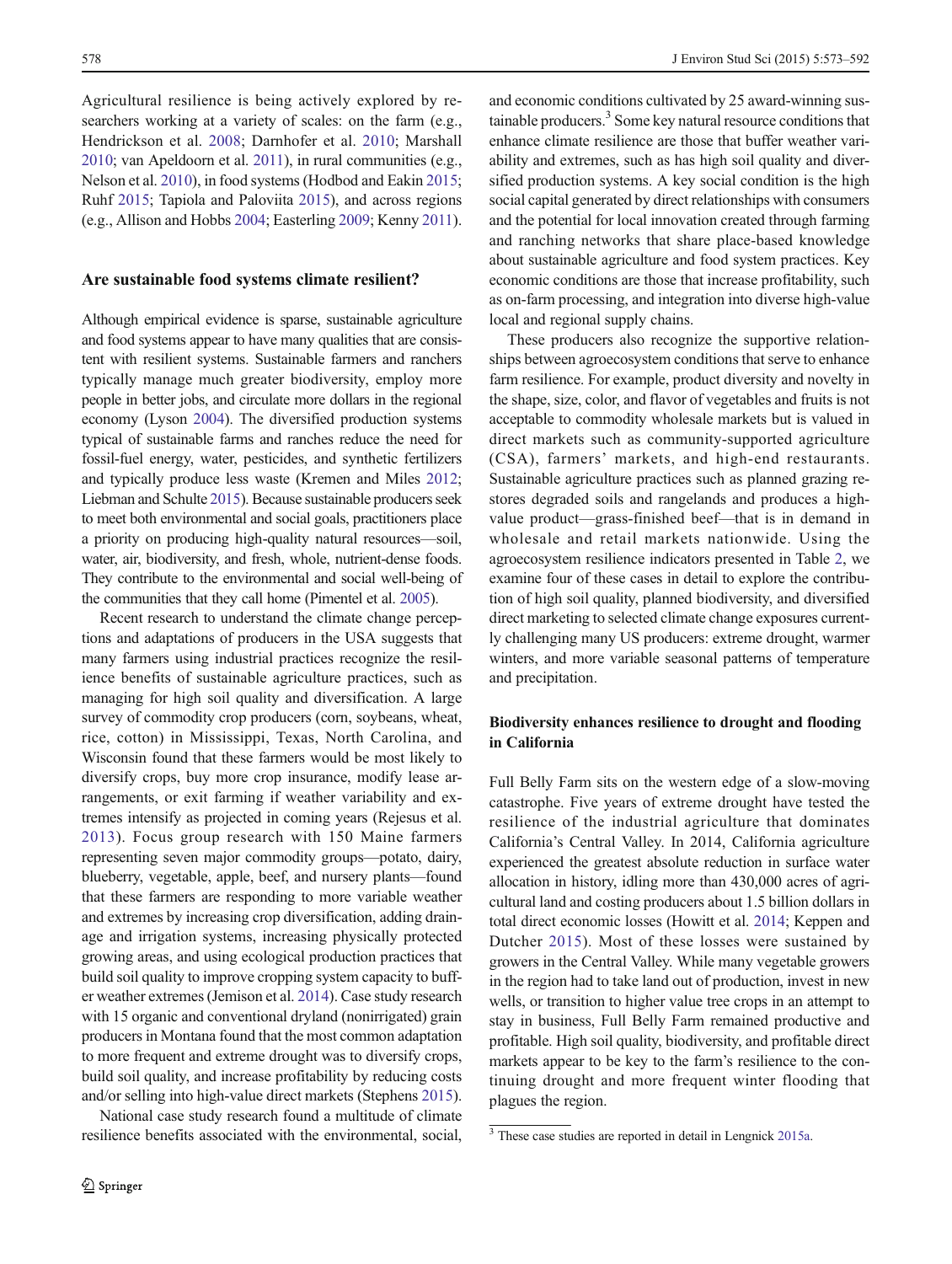# <span id="page-6-0"></span>Table 2 Indicators of resilience in agroecosystems

| Resilience indicators                                       | Description of associated agroecosystem behaviors                                                                                                                                                                                                                                                                                                                                                                                                                                                                                                                                                                                                                                                                                                                | Associated sustainable food system behaviors                                                                                                                                                                                                                                                                                                                                                                                                                                                                                                                                                                                                                                         |
|-------------------------------------------------------------|------------------------------------------------------------------------------------------------------------------------------------------------------------------------------------------------------------------------------------------------------------------------------------------------------------------------------------------------------------------------------------------------------------------------------------------------------------------------------------------------------------------------------------------------------------------------------------------------------------------------------------------------------------------------------------------------------------------------------------------------------------------|--------------------------------------------------------------------------------------------------------------------------------------------------------------------------------------------------------------------------------------------------------------------------------------------------------------------------------------------------------------------------------------------------------------------------------------------------------------------------------------------------------------------------------------------------------------------------------------------------------------------------------------------------------------------------------------|
| Ecologically self-regulated                                 | The capacity of the ecological components of the<br>agroecosystem to organize and create relationships that<br>generate ecosystem services with minimal management<br>intervention. Self-regulation is a promoted management<br>that enhances the ability of plants and animals in the<br>agroecosystem to freely engage in different relationships in<br>their own self-interest. Self-regulating ecosystem<br>processes provide balancing feedbacks that maintain the<br>identity of the agroecosystem despite changes in internal<br>and external conditions.                                                                                                                                                                                                 | Diversified production and processing systems<br>and seasonal diets aligned with local<br>ecological conditions.                                                                                                                                                                                                                                                                                                                                                                                                                                                                                                                                                                     |
| Functional diversity and response<br>diversity (redundancy) | The capacity of the different species or assemblages of<br>species that inhabit the agroecosystem to produce different<br>kinds of ecosystem services over a wide range of<br>conditions. Functional diversity describes the number of<br>different ecosystem services produced by the<br>agroecosystem. Response diversity describes the capacity<br>of the agroecosystem to produce a specific ecosystem<br>service-for example, nitrogen production or<br>pollination—across a wide range of conditions. Response<br>diversity describes the redundancy in ecosystem services.<br>Redundancy may decrease a system's efficiency, but it also<br>buffers the system from disturbance by providing multiple<br>strategies for the delivery of crucial services. | Diversified production systems that integrate<br>cover crops, annual and perennial crops,<br>livestock, and wildlife; cultivation of healthy<br>energy flow, water and mineral cycles, and<br>community dynamics; variation in cultivars<br>for food crops and in animal breeds; on-farm<br>waste recycling; alternative energy<br>production; diversified marketing strategies;<br>diverse retail outlets such as groceries,<br>restaurants, institutional food service; different<br>regional sources for specific foods; multiple<br>transportation modes and routes for food<br>distribution; multiple food storage locations;<br>public policy promoting food system diversity. |
| Spatial and temporal diversity                              | The degree of heterogeneity across the landscape that serves<br>to support ecological self-regulation, functional diversity,<br>and response diversity by providing opportunities for the<br>formation of diverse biological relationships and linkages<br>across space and time.                                                                                                                                                                                                                                                                                                                                                                                                                                                                                | Manage farm landscape to include distinctly<br>different small-scale ecosystems present in<br>production fields, pastures, edges, and natural<br>areas that change over time; policies to support<br>landscape diversity across production regions;<br>specific foods available and eaten seasonally.                                                                                                                                                                                                                                                                                                                                                                                |
| Appropriately connected                                     | The number and quality of ecological relationships within the<br>agroecosystem. Many weak (i.e., not critical to function)<br>connections are favored over a few strong (i.e., critical to<br>function) connections. Agroecosystems that rely on a few<br>strong connections for critical resources tend to be less<br>resilient to events that disrupt those connections; however,<br>there is evidence that too many weak connections may also<br>degrade resilience through increased inefficiency (Goerner<br>et al. 2009).                                                                                                                                                                                                                                  | Crop diversity and optimization of ecosystem<br>services such as pollination, soil cover,<br>wildlife habitat; farm design that encourages<br>functional and response diversity; cooperative<br>supply chain relationships with multiple<br>producers, suppliers, markets, and farmers.                                                                                                                                                                                                                                                                                                                                                                                              |
| Exposed to disturbance                                      | Behaviors that promote agroecosystem response and<br>recovery capacity through frequent, small-scale<br>disturbances that do not exceed the coping capacity of the<br>agroecosystem. Disturbance makes resources available for<br>reuse; promotes learning and experimentation; enables the<br>selection of robust plants, animals, production practices,<br>and agroecosystem configurations; and encourages the<br>emergence of novel relationships.                                                                                                                                                                                                                                                                                                           | Crop rotation; intensive grazing; biointensive<br>integrated pest management; adaptive<br>management: community-based, participatory<br>farm and food system research.                                                                                                                                                                                                                                                                                                                                                                                                                                                                                                               |
|                                                             | Coupled with local natural capital The capacity of the agroecosystem to function largely within<br>regionally available resources increases the modularity and<br>appropriate connectedness of the agroecosystem and<br>reduces degradation of other regions caused by the import<br>of natural resources or the export of waste.                                                                                                                                                                                                                                                                                                                                                                                                                                | Manage soil quality and biodiversity to maintain<br>healthy regional energy, water, and mineral<br>cycles and promote plant and animal health;<br>little need to import energy, water, nutrients,<br>and labor or export waste.                                                                                                                                                                                                                                                                                                                                                                                                                                                      |
| Socially self-organized                                     | The people in the agroecosystem are free to organize and<br>engage in productive relationships and site-specific<br>innovation within the agroecosystem. Self-organizing<br>agroecosystems promote the accumulation of the natural,<br>human, social, physical, and financial capital needed for<br>self-regulation, experimentation, innovation, and<br>development and tolerate some disorder and a high degree<br>of freedom in the system.                                                                                                                                                                                                                                                                                                                   | People organize into grassroot networks and<br>institutions such as coops, labor unions,<br>farmers' markets, community sustainability<br>associations, food policy councils, community<br>gardens, and advisory networks; food system<br>actors participate in research and community<br>development efforts; supply chains are based<br>on strong communication, trust, and shared<br>risks and benefits; community ownership of                                                                                                                                                                                                                                                   |

food supply chain businesses.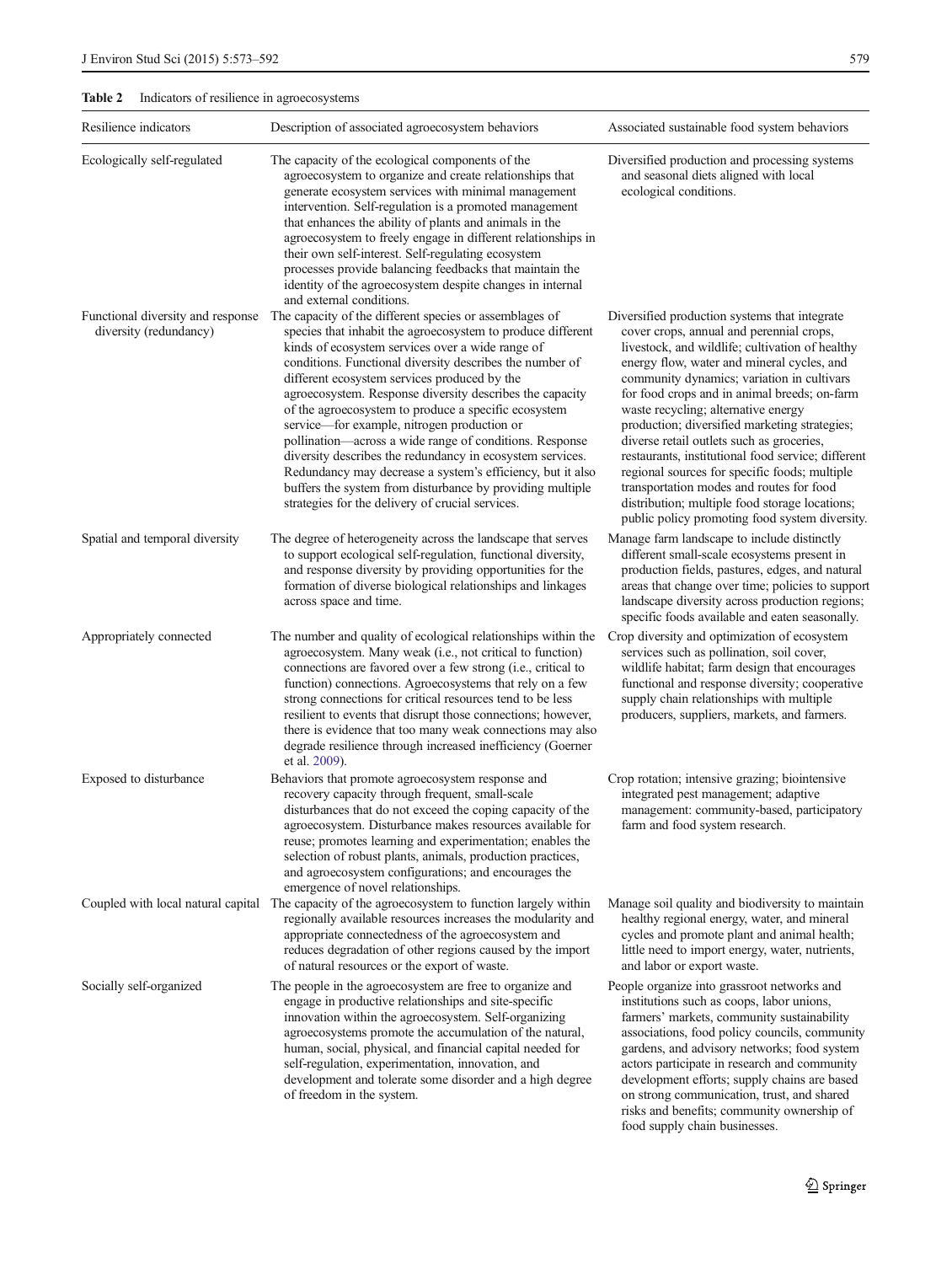| Table 2 (continued)                               |                                                                                                                                                                                                                                                                                                                                                                                                                                                                                                                                                                                              |                                                                                                                                                                                                                                                                                                                                                                                                                                                                                                                                                                              |  |
|---------------------------------------------------|----------------------------------------------------------------------------------------------------------------------------------------------------------------------------------------------------------------------------------------------------------------------------------------------------------------------------------------------------------------------------------------------------------------------------------------------------------------------------------------------------------------------------------------------------------------------------------------------|------------------------------------------------------------------------------------------------------------------------------------------------------------------------------------------------------------------------------------------------------------------------------------------------------------------------------------------------------------------------------------------------------------------------------------------------------------------------------------------------------------------------------------------------------------------------------|--|
| Resilience indicators                             | Description of associated agroecosystem behaviors                                                                                                                                                                                                                                                                                                                                                                                                                                                                                                                                            | Associated sustainable food system behaviors                                                                                                                                                                                                                                                                                                                                                                                                                                                                                                                                 |  |
| Builds human capital                              | The capacity of the agroecosystem to produce high levels of<br>human capital through beneficial educational, economic,<br>and social relationships. Human capital can be constructed<br>(economic activity, technology, infrastructure), cultural<br>(individual skills and abilities), and social (social<br>organizations, norms, formal and informal networks,<br>leadership, and power dynamics).                                                                                                                                                                                        | Investment in infrastructure, institutions, and<br>governance that support community-based<br>education, research, and development of<br>locally owned farm and food supply chain<br>businesses.                                                                                                                                                                                                                                                                                                                                                                             |  |
| Reflective and shared learning                    | The capacity of the agroecosystem to promote the integration<br>of local knowledge with scientific knowledge, support<br>social learning and community tolerance for complexity<br>and wicked problems, and spark place-based innovation.                                                                                                                                                                                                                                                                                                                                                    | The use of adaptive management strategies;<br>support for peer-to-peer professional<br>development networks; participation in<br>community-based research and education<br>networks; the preservation of historical<br>records and the use of benchmarking.                                                                                                                                                                                                                                                                                                                  |  |
| Honors legacy                                     | The capacity of the agroecosystem to recognize and take<br>advantage of the powerful influence that past conditions<br>and experiences have on present identity and future<br>development. The biological and cultural memory<br>embodied in an agroecosystem offer a rich source of place-<br>based knowledge and experience that can be drawn on for<br>inspiration and innovation. Trust based on past experiences<br>enables effective collaboration, shared leadership, diffused<br>power relationships throughout the system, and the ability<br>to plan cooperatively for the future. | Activities that preserve, honor, and celebrate the<br>cultural and ecological heritage of place such<br>as the maintenance of heirloom seeds,<br>engagement with elders, documentation and<br>celebration of culinary traditions, and<br>traditional food production and processing<br>techniques.                                                                                                                                                                                                                                                                           |  |
| Globally autonomous and<br>locally interdependent | A structural organization of the agroecosystem that promotes<br>resilience to environmental and social disturbances that are<br>outside of local influence or control. Local<br>interdependence promotes self-organization, modularity,<br>and appropriate connectedness.                                                                                                                                                                                                                                                                                                                    | Diversified production, processing, and<br>marketing systems coupled to local resources;<br>participation in local purchasing and<br>marketing cooperatives; smaller wholesale<br>volumes linked to regional supply chains;<br>local ownership of food supply chain<br>businesses and small business viability; open<br>communication and constructive feedback<br>along the supply chain; sharing supply chain<br>risks, costs, and benefits; democratic<br>governance. Global food system challenges<br>are addressed by families, businesses,<br>communities, or regions. |  |
| Reasonably profitable                             | The capacity of the agroecosystem to produce a living wage<br>to labor, a reasonable return on invested capital, and the<br>financial resources needed for health care, education,<br>family activities, retirement, and other desired activities<br>and services.                                                                                                                                                                                                                                                                                                                           | Profitable production, processing, and<br>distribution of food products; smooth<br>intergenerational transfer of farms and other<br>small businesses in the food supply chain; fair<br>labor relations throughout the supply chain,<br>especially with hired workers.                                                                                                                                                                                                                                                                                                        |  |

The twelve indicators reported in this table describe behaviors that support the capacity for adaptation and transformation in an agroecosystem (adapted from Cabell and Oeofse [2012](#page-17-0) and Tapiola and Paloviita [2015\)](#page-19-0)

Paul Muller is co-owner and production manager of Full Belly Farm, a 400-acre diversified organic farm located in the Capay Valley of Northern California just west of the Central Valley. The farm raises more than 80 different crops including vegetables, herbs, nuts, flowers, fruits, and grains and also raises chickens and sheep. The farm landscape is a diverse patchwork of annual crops, pastures and perennial orchards, hedgerows, and riparian areas managed as habitat for beneficial insects, native pollinators, and wildlife.

The ecological diversity at Full Belly Farm was intentionally designed to foster sustainability on all levels. Production goals include healthy soil, a stable, fairly compensated workforce, an engaging workplace that renews and inspires everyone working on the farm, and happy customers. The productivity of this agroecosystem is based on the use of cover crops and the integration of sheep and poultry to capture and cycle crop nutrients and water, maintain soil health, and prevent losses from pests and disease. Virtually all of the production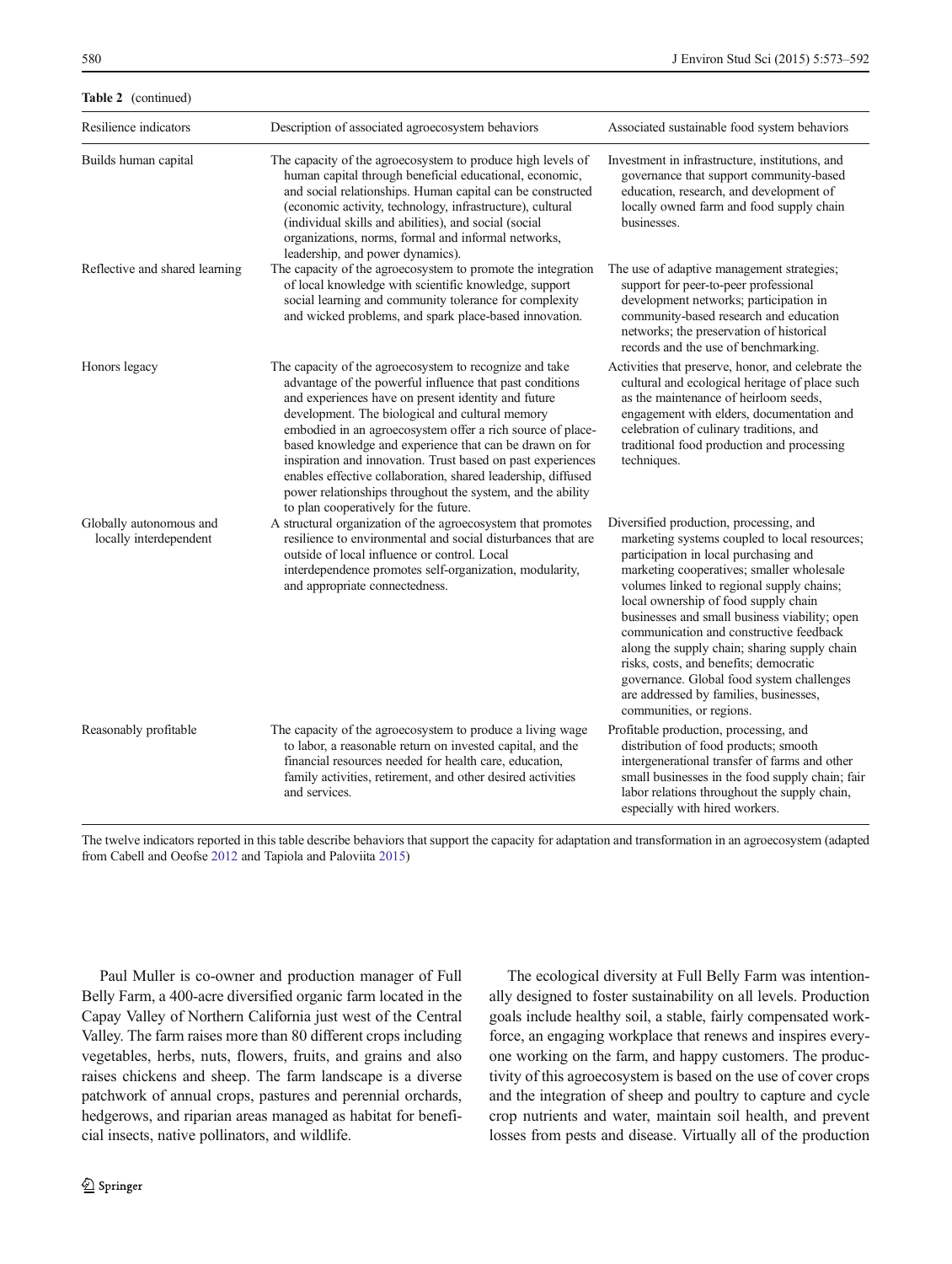on the farm is irrigated, mostly with water from Cache Creek, which runs along one side of the property. The farm sells to a diverse mix of direct markets in the San Francisco Bay area that includes restaurants, grocers, farmers' markets, and a 1500-member CSA. Full Belly also supports a number of educational and outreach programs to help create awareness of the importance of farms to all communities.

The resilience of Full Belly Farm arises from the spatial and temporal diversity that supports ecological self-regulation and cultivates the diversity needed to promote nutrient cycling, water conservation, and pest suppression over a wide range of environmental conditions. On-farm production and cycling of crop nutrients through the use of cover crops and the integration of livestock creates many weak connections to provide crop nutrient needs. Managing for a pest-suppressive landscape cultivates the response and recovery capacity of the agroecosystem because low-level pest disturbances are tolerated. These nutrient and pest management strategies also serve to couple the farm to local natural capital and increase the farm's autonomy from global energy and nutrient flows.

The resilience of Full Belly Farm also results from the social capital generated by diversified direct marketing strategies. Selling into diverse direct markets builds social networks that encourage self-organization and innovation both on the farm and in the surrounding community. The explicit management focus on the well-being and personal development of employees and social relationships between farm and community promotes the high-quality human capital and the reflective and shared learning needed to cultivate innovation in the agroecosystem. Although no financial information was gathered in this case study, the farm's long history of success and capacity to provide financial support for three families plus numerous full-time and seasonal employees suggests that it is reasonably profitable.

According to Paul, "water is the critical piece here in California" and water conservation has always been a management focus at the farm. Since 2010, an extended drought coupled with drier and warmer winters, longer and more variable spring and fall seasons, and more frequent heavy rainfall offer both challenge and opportunity to Full Belly Farm. Declining water supplies have made growing the cover crops—so crucial to building soil quality and providing nutrients for food crops—more challenging. Increased weather variability has made planning and conducting fieldwork more difficult by reducing the periods when work can be done without damaging soils and crops. A lengthening growing season offers opportunities to expand crop production in early spring and late fall to capture the higher prices typical of those parts of the year.

The flexibility and innovation made possible by Full Belly's diversified production system is illustrated by management response to these new challenges and opportunities. The management team has access to the full range of high-quality

assets to respond to new challenges and take advantage of new opportunities. They are considering a transition to cover crops that are drought tolerant or produce more than current cover crops with the same amount of water. They are also looking at ways to use cover crop mulches to conserve soil moisture. And, they are weighing the costs and benefits of more water-efficient irrigation systems such as drip and microsprinklers. These involve significant initial investment and add management challenges because they require filtered water, which the farm does not need now.

The managers are also working to address the threat of more extreme weather events at the landscape scale. Cache Creek drains a large watershed above the farm. The fields near the creek are kept in winter cover crops to reduce soil loss in the event of a flood, which would most likely occur during heavy winter rains. The farm also actively manages riparian zones along the creek so that flood waters move over the lower parts of the farm without damaging production areas.

Full Belly Farm enjoys the resilience cultivated by a diverse landscape mosaic and rich social network typical of many sustainable farming systems. The extraordinary biological diversity produces healthy high-quality products, promotes soil health, reduces the need for purchased inputs such as fertilizers and pesticides, conserves water, and protects the farm from flooding. Attention to creating positive social and economic relationships on the farm and within the local community through direct marketing, educational programs, and the development of the farm's human capacity produces the social capital and the financial resources needed to support a response, recovery, and transformation capacity that has sustained Full Belly Farm through changing environmental and social conditions for more than 30 years.

# Diversified direct markets enhance resilience to increased frost risk in Colorado

Variable spring weather has always been a challenge to tree fruit growers because of the risk of frost during spring bloom, but the increased weather variability, warmer winters, more frequent and intense weather extremes, and a lengthening growing season have created unique new challenges for Steve Ela, the fourth-generation owner and operator of Ela Family Farms.

Ela Family Farms is located on the Western Slope of the Rockies in a region known for having the best conditions for fruit production in Colorado: 300 days of sunshine, low humidity, ample high-quality water, warm days and cool nights, and a relatively long frost-free period. Steve uses certified organic practices to manage 85 acres planted in 23 varieties of apples and 29 varieties of pears, peaches, cherries, plums, and tomatoes. The farm employs four full-time workers and up to 18 people during the height of the growing season. Virtually all of the fruit produced on the farm is distributed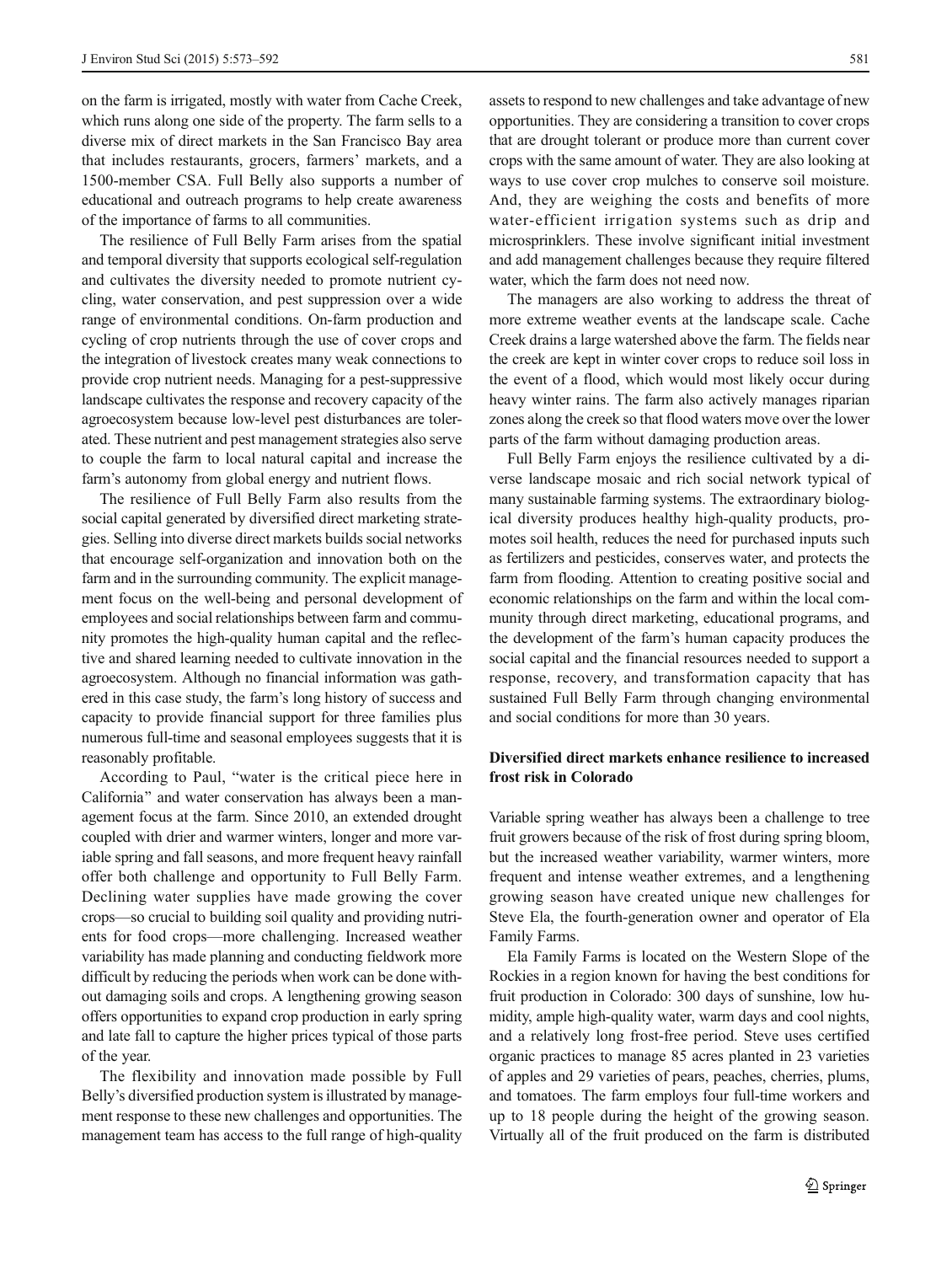in Colorado through direct markets as fresh fruit or valueadded products such as applesauce, fruit butters, jams, and cider. Farm products are sold through the internet and a CSA, at farmers' markets all along Colorado's Front Range, and to specialty food stores and gourmet restaurants throughout the state.

Since about 2000, Steve has been challenged by increased production losses associated with more variable spring weather. According to Steve, over the time his family has managed the farm, frost could be expected to cause significant yield losses about 1 year in 10; however, since about 2000, the risk of significant frost damage has increased so rapidly that it now occurs every year. "It used to be that growers didn't need wind machines and other frost protection and they got through just fine," says Steve, "but now we have the whole place covered in wind machines." Still, Ela Family Farms has remained a successful business in a region where fruit farms have declined by 75 % over the last 20 years. Steve believes that his decision to move into high-value direct markets has been a major factor in the resilience of Ela Family Farms to changing social and climatic conditions.

Although the lengthening growing season has improved growing conditions for some apple varieties on the farm, warmer winters, more variable spring weather, reduced snowpack, and more extreme weather have increased production risks, particularly in the last decade. Earlier springs and more variable temperatures in the spring increase the risk of total crop loss from frost during spring flowering. This change in seasonal weather also adds a lot of uncertainty in orchard management, because fruit trees are thinned in the fall to reduce the number of fruits and to evenly space the fruits on a tree to increase fruit size and quality. The final crop load—the quantity of fruit remaining on the tree to maturity—determines the season's yield potential. More variable springs make it very difficult to manage crop load through fall thinning because losses from frost during spring flowering are no longer predictable.

Steve has employed primarily natural and technological resources to adapt to changing weather patterns. The farm's position on a hill about three quarters of a mile long with swales creates temperature differences across the farm landscape. Steve has stopped planting trees in some of the cooler swales because of increased risks of frost injury and locates new plantings on the higher, warmer parts of the landscape. He has also added propane burners and more wind machines for additional protection from late season frost. When the snowpack—the source of water supplies in his region began to decline about a decade ago, Steve leased a neighboring farm to obtain additional water rights as insurance against drought.

Steve believes that the practice offering the most climate resilience to his production system is his use of diversified direct marketing. The high returns possible with direct markets have buffered the costs associated with increased production risks over the last decade and supported the accumulation of financial resources needed for effective adaptation. Direct marketing also cultivates the biodiversity needed to promote climate resilience because Steve can select varieties that are frost-hardy but do not ship well and so are not suitable for wholesale markets. In addition, the willingness of direct market customers to try new fruits and new varieties of familiar fruits gives Steve additional flexibility to select new cultivars as climate conditions change. Steve suggests that the uniform product requirements of industrial commodity markets increase climate risks to fruit production because growers are not free to select varieties that are best adapted to their local climate conditions.

Ela Family Farms offers an example of the climate resilience benefits of biodiversity and diversified direct marketing—as complementary agroecosystem qualities—and the resilience benefits of a high level of financial and technological assets. Steve is hopeful but concerned about the nature of the climate risks facing the farm. He feels confident that he has access to some of the best tools and information available to fruit growers, but he is not sure that means he can successfully manage the increasing variability if current trends continue to intensify in the future.

# Soil quality and dynamic crop rotation enhance resilience to more variable and extreme weather in North Dakota

Gabe Brown has produced grain and livestock near Bismarck, North Dakota, for more than 30 years. Located in the Northern Great Plains, a region accustomed to extremes of heat and cold, severe storms, drought, and flood-producing rainfall, North Dakota has experienced the most rapid increase in average temperature in the continental USA over the last decade (Shafer et al. [2014\)](#page-18-0). Gabe really noticed more frequent weather extremes starting around 2006 or 2007 as more variable weather began to complicate fieldwork.

When Gabe took over management of the ranch in 1991, the natural resource quality of the agroecosystem was low. Soils were degraded by years of intensive tillage, soil organic matter levels were very low, and light rains of as little as 0.5 in/ h caused surface runoff which further degraded soils on the ranch. Weeds, insects, low soil moisture, and poor fertility all seemed to be holding down crop productivity. Gabe believed that the poor soil quality on the ranch was a key factor in these production challenges and began transitioning to no-till, diversified crop rotations, and management-intensive grazing to restore soil quality. Today, the soils on the ranch can absorb rainfalls of up to 8 in/h, and Gabe says that high soil quality is the best insurance he can get against the increasing weather variability and extremes bringing new stresses to North Dakota agriculture.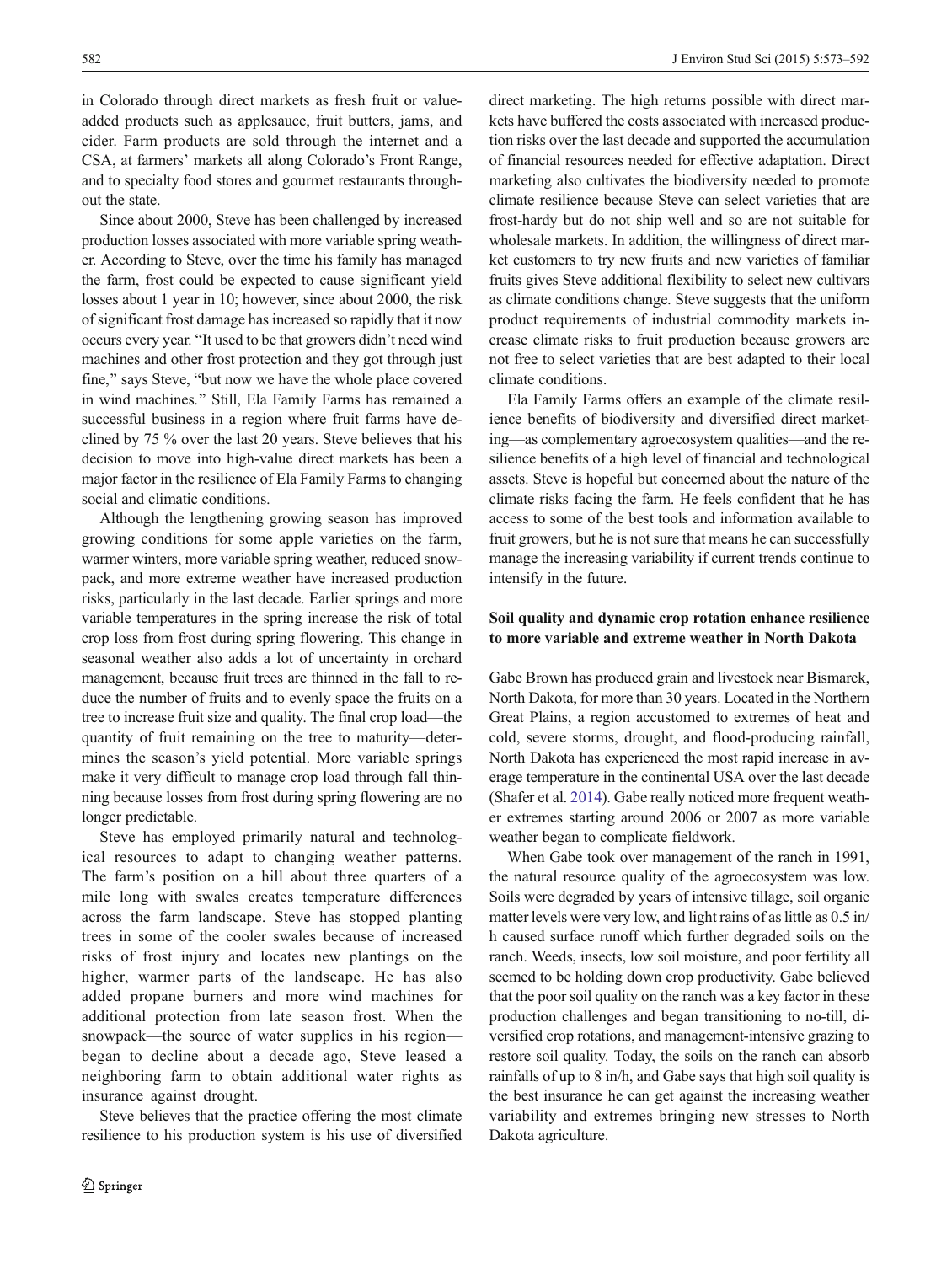The Brown Ranch produces grains and livestock on about 2000 acres of native rangeland that has never been tilled, 1000 acres of perennial forage crops, and 2000 acres of unirrigated no-till cropland managed in a dynamic crop rotation that includes corn, peas (grain and forage types), spring wheat, oats, barley, sunflowers, vetch, triticale, rye, alfalfa, and a great diversity of cover crops. Dynamic crop rotations are designed to include several crop choices with different environmental requirements in each phase of the rotation, so the producer can fine-tune the crop rotation to best fit seasonal weather and soil conditions (Merrill et al. [2007](#page-18-0)). Producers managing dynamic crop rotations can also shift the percentage of cropland in fall versus spring-seeded crops to respond to changing seasonal precipitation patterns.

Dynamic crop rotations typically include the use of cover crops—actively managed plant species that are not marketed, but instead contribute to farm profitability indirectly by providing other important benefits to the agroecosystem. Cover crops are commonly used by sustainable producers to supply crop nutrients; suppress weeds, insects, or diseases; prevent soil erosion; build soil quality; prevent the loss of soil nutrients; and provide forages (Sustainable Agriculture Network [2007\)](#page-19-0). The addition of cover crops to grain production systems has been shown to restore the health of soils that have been degraded by years of industrial agricultural practices (USDA-NRCS [2013\)](#page-19-0). Cover crops are also being used to address the growing problem of herbicide-resistant weeds in no-till industrial farming systems (Unglesbee [2014\)](#page-19-0).

Gabe has been an innovator of cover crop "cocktails," which are extremely diverse mixtures of cover crops grown in a polyculture of five or more species (McGuire [2013\)](#page-18-0). The specific mix of species varies with farm system, planting season, and objective, but the aim is to maximize the capacity of the cover crop to flourish regardless of weather or soil conditions. High species diversity in the cocktail is the key to success, so cover crop cocktail mixes typically include at least one species from each of these five crop types: warm- and cool-season grasses, warm- and cool-season broadleaf species, and legumes.

Throughout the year at Brown's Ranch, Gabe plants as many as 70 different species and actively manages many more, including the diversity of plants in the restored grasslands. He also integrates cattle, sheep, and poultry into the ranch's crop rotation and grasslands. No insecticides or fungicides have been used on Brown's ranch for over a decade, herbicide use has been cut by over 75 %, and no synthetic fertilizer has been used since 2008. Corn yields average 20 % higher than the county average. Gabe says the short-term droughts and heat waves that are becoming increasingly common in his region have little or no impact on crop or livestock productivity on his ranch.

The biodiversity at Brown's Ranch appears to promote nutrient cycling, water conservation, and pest suppression over a wide range of environmental conditions. High soil quality captures and stores water for crop use between rainfalls and eliminates the need for supplemental irrigation. Onfarm production and cycling of crop nutrients through cover crops and the integration of livestock create many weak connections that provide crop nutrient needs. The temporal and spatial biodiversity create a pest-suppressive landscape. These nutrient and pest management strategies also serve to couple the farm to local natural capital and increase the farm's autonomy from global energy and nutrient flows. Gabe cultivates social capital and participates in shared and reflective learning by collaborating with federal and state researchers interested in investigating his farming system, hosting workshops and tours at the ranch, and speaking regularly at farming conferences throughout the country.

# Planned grazing of restored native prairie enhances resilience to extreme drought in Texas

The 77 Ranch near Blooming Grove, Texas, sits at what could be considered ground zero for climate change impact in the continental USA. Historic drought in the southern Great Plains in 2011 and 2012 led to massive destocking of beef cattle on ranches throughout the region. Declining cattle herds drove closures of cattle-feeding and processing operations in the region and cost thousands of jobs, while rising beef prices set new records. Yet through it all, Gary and Sue Price, owners and operators of the 77 Ranch, were able to maintain production of their cowherd without the need for supplemental feed or water. What sets the 77 Ranch apart from other ranches in the region? Why is it so resilient to drought?

The Prices began assembling their ranch almost 40 years ago through the purchase of neighboring croplands and degraded rangelands. The productivity of a remnant native tall grass prairie on the ranch in drought made a big impression on Gary. Using planned grazing (an adaptive management practice) and technical and financial support from numerous public and private organizations, Gary began to restore native prairies throughout the ranch. He was convinced that healthy native prairies could form the basis for a resilient, productive, and profitable cattle production system. The historic drought of 2011 and 2012 seems to have proven him right.

Gary uses planned grazing to manage a 190-cow beef herd on the restored native grasslands that dominate the 2500-acre ranch, which also has 200 acres of cropland and about 90 acres of improved pastures. More than 40 acres of small stock ponds and small lakes provide water for livestock and waterfowl and generate extra income through the lease of fishing and hunting rights. The majority of the ranch's income comes from marketing cattle into value-added wholesale cattle markets through a source-verified program.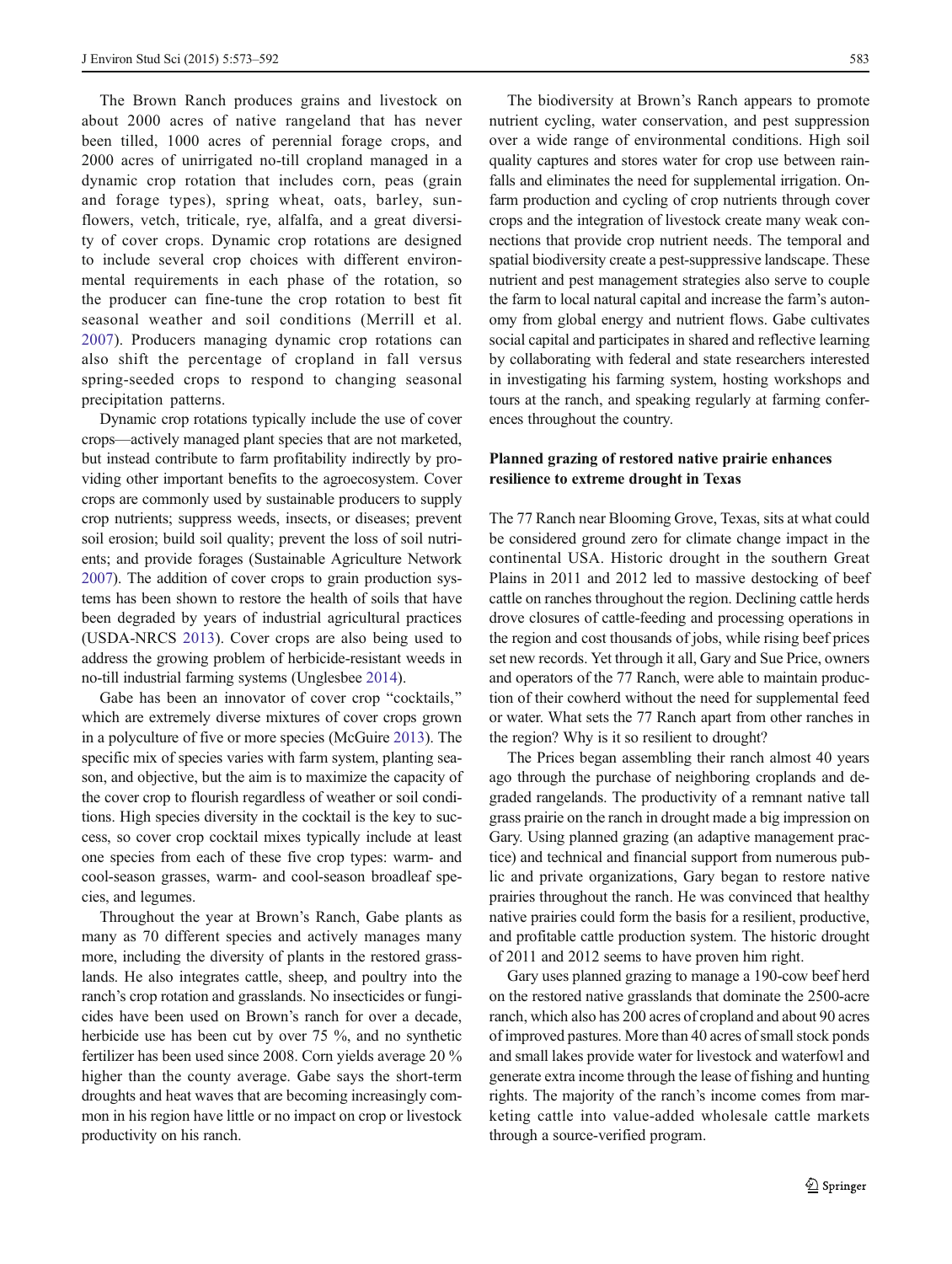The key to the resilience of the 77 Ranch appears to be the high-quality natural resource base cultivated by many years of planned grazing—coupled with the drought resistance of native grasses. A high-quality natural resource base—soil, water, and biodiversity—produces the response capacity needed to sustain beef production over a wide range of weather conditions. Equally important, the 77 Ranch enjoys a high level of social and financial capital generated through Gary's participation in public and privately funded natural resource development programs and educational and research opportunities. Gary says that the extreme drought in 2011–2012 made it very clear just how important soil health is to the success of the 77 Ranch. He has made it a priority to learn everything that he can to "make the place like a sponge" in order to remain successful in the event that climate change intensifies through mid-century as projected.

Although these cases, and the others reported by Lengnick [\(2015a\)](#page-18-0) feature exceptional sustainable farmers and ranchers, the practices that these producers employ to cultivate sustainability and resilience through a focus on soil quality, biodiversity, and diversified high-value direct markets are widely used on sustainable farms and ranches throughout the country (see, for example, Sustainable Agriculture, Research and Education Program [2005\)](#page-18-0). The environmental and productivity benefits reported by these case study producers have been well documented through empirical research exploring sustainable agriculture practices; however, the reported economic, social, and community benefits of sustainable agriculture have received less attention by researchers (National Research Council [2010\)](#page-18-0).

# A self-organizing cooperative food system in the Twin **Cities**

Like Paul Muller and Steve Ela, many sustainable producers who practice diversified marketing engage in more than just the production sector of their local and regional food systems. Because Paul markets directly to wholesalers, retailers, and consumers in the greater San Francisco region, he takes on the packaging, distribution, and retailing functions of the food system. Steve Ela supplies wholesalers, retailers, and consumers in the Denver region and along the Front Range, but he also processes some of the fruit produced on his farm and so takes on the processing functions of the food system as well. Although the production sector is typically the food system sector most sensitive to climate change exposures, the rest of the supply chain can also experience climate change disturbances. And like the production sector, the vulnerability and resilience of the supply chain can also be assessed.

We turn now to two case studies of food supply chains in the Twin Cities of Minnesota and Ontario, Canada, to the general resilience of a food system from "farm gate to plate." We explore the resilience behaviors of a cooperative food network in the Twin Cities metropolitan area as an example of a mature self-organizing regional food system. The case from Ontario, Canada, provides an example of how government investment in regional marketing infrastructure designed to cultivate producer diversity enhances regional food system resilience.

Metropolitan Minneapolis–St. Paul, Minnesota, is home to a thriving, self-organizing cooperative food system built over the last 40 years (Stockinger and Gutknecht [2014](#page-19-0)). This interdependent, connected network of 15 consumer cooperatives operates 17 retail food stores serving about 140,000 consumers in the metro area of almost three million inhabitants. The network of neighborhood coop grocery stores makes a substantial contribution to the urban economy. Total retail sales through this system were \$179 million in FY 2012, of which \$54 million has been from the sale of regionally produced products. In the 20 years between 1992 and 2012, retail coop membership increased eightfold and provided the operating and investment capital necessary for retail operations. As membership in coop groceries continues to grow, their member-owners provide start-up capital necessary for new stores to emerge and for existing stores to increase their square footage. Most stores are operating profitably in most years, and net earnings are trending up at 2.8 % compared to an industry average of 1.7 %.

The newest grocery in the Twin Cities coop scene is the Friendship Store in the South Minneapolis Powderhorn neighborhood. The Seward coop developed this new store in collaboration with the Greater Friendship Baptist Church to serve the 15 % of its membership who lives within walking distance of the site. The Seward coop also chose this site as a way to provide healthy food to an underserved neighborhood and to engage and grow new coop members. A majority of the staff for the new store are from the neighborhood, so the Friendship Store is also acting as a neighborhood economic engine.

All of the participants in the system, whether they are member-owners, retailers, distributors, or farmers, play a part in building a strong cooperative economic structure. The retailers rely on investment and governance from the 91,000 coop member-owners who connect the businesses to the community. Owner-member participation on retail boards of directors is a unique feedback mechanism for communicating values by which the retail should operate. In this way, the cooperative business is strongly connected to the values and needs of the community it serves. Members elect the board of directors, and the board is responsible for optimizing community needs and business best practices. Coop member-owners value local, sustainable, healthy, and fairly traded food and household products, and the stores reflect that preference in the products offered, how stores are designed and stocked, and through human resource management policies and practice.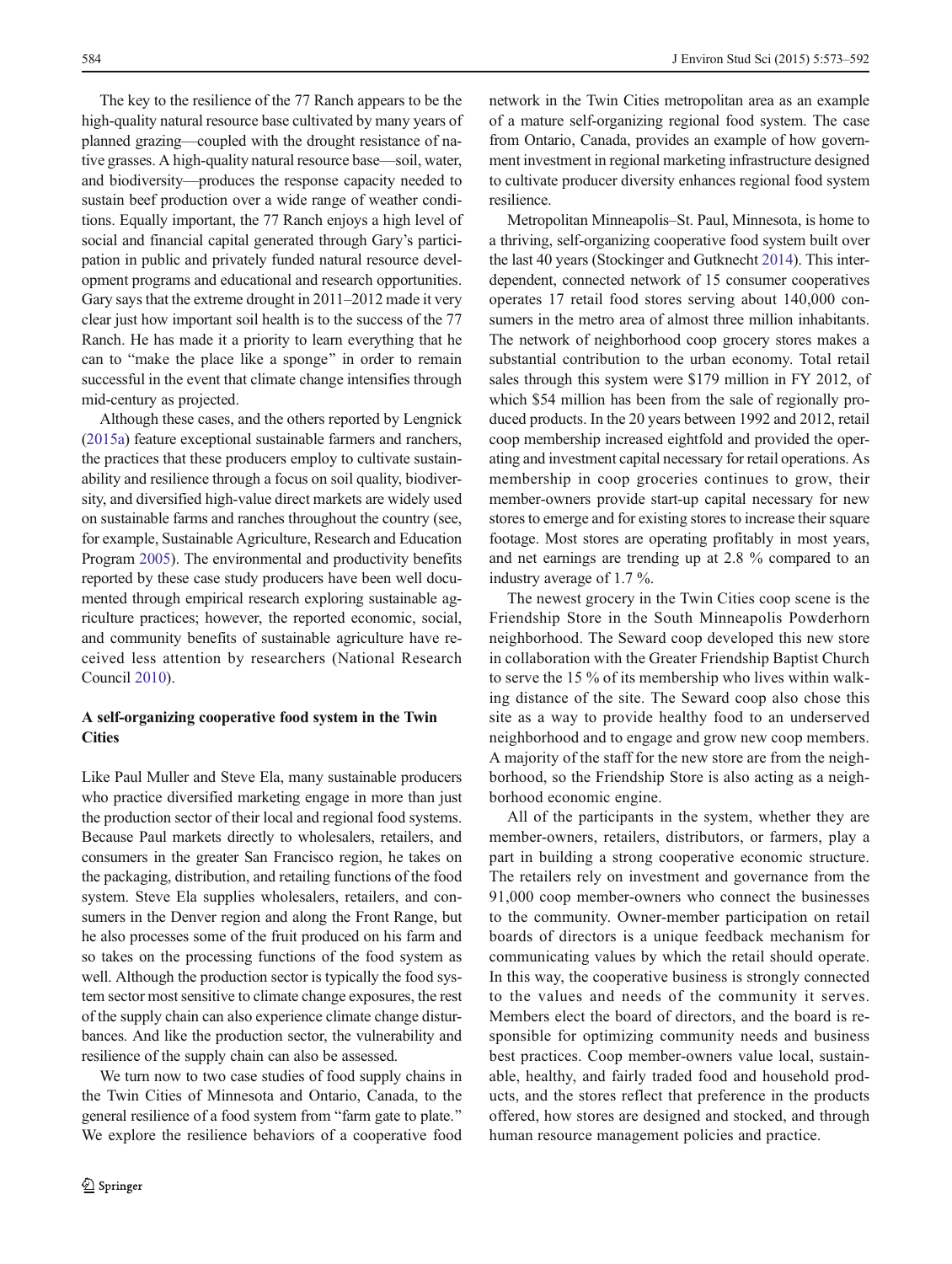The coops have a legacy of long-standing business relationships with more than 300 farmers in the region who serve the stores and sell product through a cooperatively owned distribution center. Currently, farmers direct-deliver about 60 % of the stores' local product. The cooperatively owned distributor—coop partners warehouse (CPW)—moves about 20 % of the local product sold at the groceries in one of two ways. CPW purchases product like a traditional distributor but also provides space for farmer-directed distribution services. Smaller farmers who sell to coop stores aggregate their product for shipment on farm and then share direct-to-store delivery tasks.

The Twin Cities cluster of retail cooperatives, farmers, and the cooperative distribution center is closely aligned with similar coop clusters in smaller cities and towns in the Upper Midwest, which also have overlapping and unique relationships with sustainable farmers, food supply chain businesses, and the communities they serve. People in towns in the Upper Midwest, with the Twin Cities as the urban core, are creating and sustaining a viable regional supply chain built to scale with sustainable regional farms. One of the core principles that cooperatives share is "cooperation among cooperatives." This is an explicit statement of connectedness at the business level.

Grocery and distribution cooperatives are only part of the coop story for mid-scale supply chains. Farmer marketing cooperatives such as Organic Valley and Shepard's Grain have decades of experience building regional supply chains for sustainably produced food. Both offer successful models of selforganizing food supply chains serving regional markets.

Organic Valley is a network of organic dairy producers based in La Farge, Wisconsin, and was a partner in developing the Twin Cities consumer coop scene. As a marketing cooperative, the business provides supply chain services to its farmer-owners. Organic Valley staff support 1600 farmers in 34 states, who are organized regionally into 43 milk production pools that serve regional markets across the country (Center for Integrated Agricultural Systems [2013](#page-17-0)). Similarly, Shepherd's Grain pools the grain of 60 growers in the Pacific Northwest, arranges with a strategic partner to mill and pack it, and then sells the value-added products to markets in the Pacific Northwest region (Center for Integrated Agricultural Systems [2012\)](#page-17-0).

Wholesale markets for regionally produced food are built on the success farmers have had in direct markets. Supermarkets see local and regional food offerings as a potential competitive advantage in a highly competitive market (Lyson et al. [2008\)](#page-18-0). These robust and successful efforts are taking place in a market environment that is largely unsupportive of regional food initiatives. What would happen if the policy and market environment shifted to one that was neutral or even supportive of regional food systems? Our last case looks at an example of government support for regional food production.

# A case of public vision for a strong regional food system in Canada

Fearing that competition from US food supply chains could hurt Canadian farmers and reduce national food self-sufficiency, Ontario's provincial government invested in the start-up of a private, nonprofit food distribution center outside of Toronto in 1954. Fees collected from users of the facility repaid the initial start-up loan and have funded operations, maintenance, and improvements over the last 50 years. This thriving distribution terminal is governed by a board that serves under the provincial Ministry of Agriculture, Food and Rural Affairs. The Ontario Food Terminal is now the third largest terminal market in North America by volume, after Los Angeles and New York City, averaging 5.5 million pounds of produce per day (Ontario Food Terminal [2015\)](#page-18-0). The terminal serves over 5000 registered wholesale buyers located in seven provinces, from caterers and small restaurants to large grocery chains and institutional clients.

The Ontario terminal addresses a significant barrier to the development of regional food supply chains: matching the scale of supply to the scale of the market. Retail scale is set by the retailers, and food retailing is dominated by big box stores like WalMart, CostCo, and Target. Buyers want to limit transaction costs and so tend to do business with shippers (farmers and processors shipping to wholesale markets) that can reliably ship very large quantities to private distribution centers serving specific chains.

The Ontario distribution center is unique in that it serves a diversity of farm sizes—large, medium, and small-scale farmers—creating market access for farm products produced within a 200-mi radius of the terminal. Twenty-one larger warehouse tenants account for about 60 % of the sales, while about 400 "farmers' market" wholesale vendors account for the remaining 40 %. The terminal rents office space and central cold storage to vendors, and it rents office space to businesses and nonprofit organizations that serve vendors and buyers, such as a bank, two restaurants, and grower associations. About 40 people are directly employed at the terminal, which also supports an estimated 100,000 additional jobs through associated businesses. A potent economic engine for the region, it is estimated that for every dollar of terminal sales, about three dollars are returned to the Ontario economy.

The Ontario Food Terminal adds redundancy to the forprofit food supply chain by offering distribution center space for independent businesses. This then provides market opportunities for vendors, so they can do business with buyers who are not part of vertically integrated supply chains or are not maximizing efficiencies of scale. The distribution center is open to smaller wholesale farmers, giving them a place to sell seasonal product to independent grocers, restaurants, and caterers. The terminal is an excellent example of appropriate connectedness and local interdependence.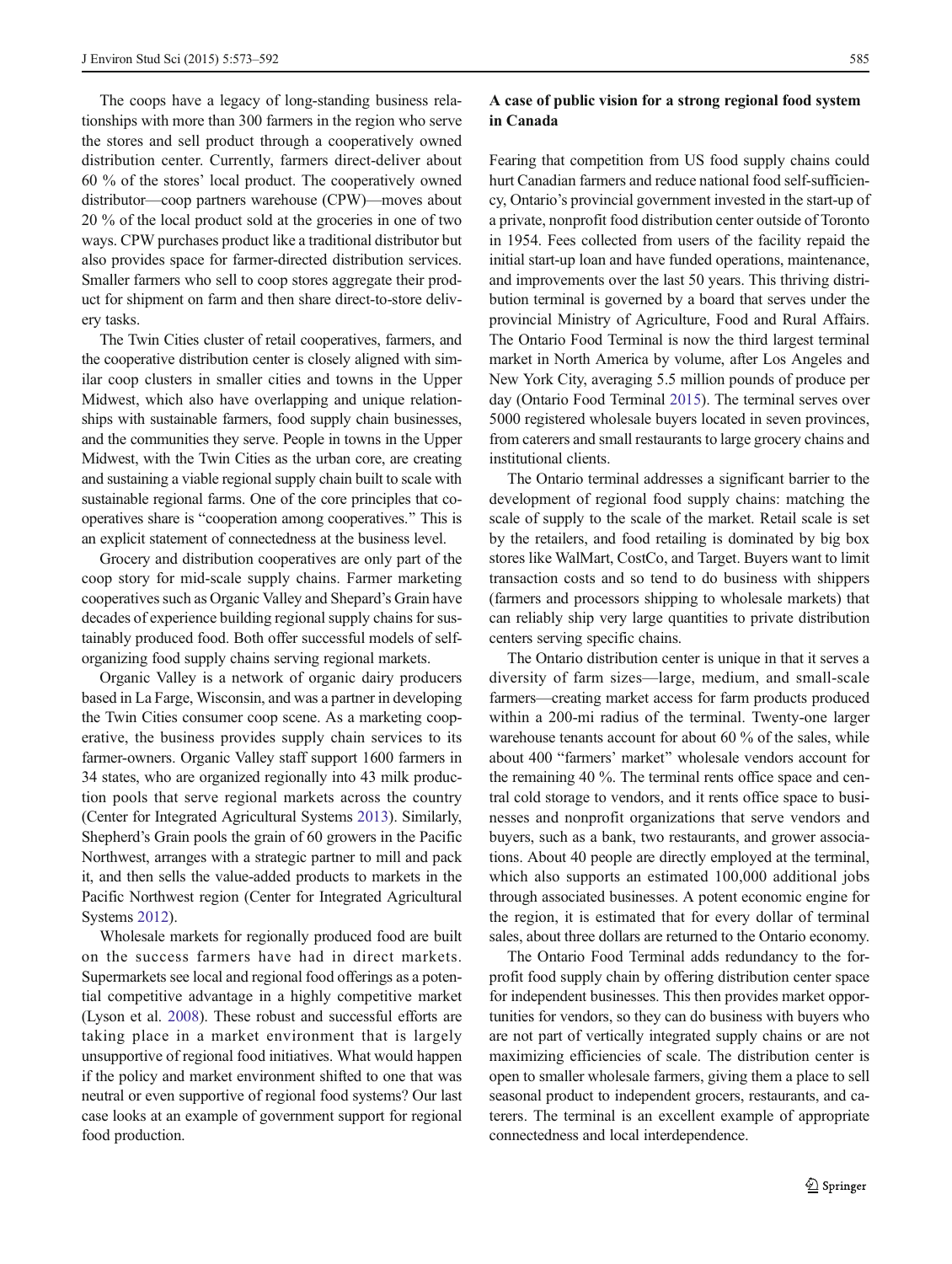#### Significance of these cases

These farm and food system cases offer models of food production and regional food supply chains that exhibit many of the behaviors associated with resilient agroecosystems. A remarkable level of biodiversity in the production sector reduces the need for imported water, feed, fertilizer, and pest control materials, couples the agroecosystem to local natural capital, and enhances the quality of the natural resource base on the farm and in the surrounding community. All of the case study producers benefit from the high level of social selforganization cultivated by participation in building innovation networks enriched by reflective and shared learning, and they supply local and regional food supply chains that, in most cases, they helped to develop. These agroecosystems are globally autonomous, except for fossil-fuel use, and locally interdependent. All of the case study farms have provided longtime financial support to one or more families, as well as a number of full-time and seasonal employees, suggesting that they are reasonably profitable. Taken together, these ecological and social behaviors may explain their remarkable response and recovery capacity in the face of more variable weather and extreme weather events during the last decade.

Most of the case study producers do more than simply produce farm products. They are also active participants in local and regional supply chains, taking on many of the processing, distribution, and retail sales functions of the food system beyond the farm gate. Although research on the impacts of climate change on North American food supply chains at any scale is sparse, examination of two regional food supply cases—a cooperative retail network and a nonprofit distribution network—suggests that both exhibit many behaviors of social resilience and foster ecological resilience through cooperative marketing arrangements with farms in the region. These supply chains are self-organizing, cultivate diversity, and add redundancy to the national and global food systems. They are locally interdependent, build human capital, and are appropriately connected and accumulate social and financial capital at both local and regional levels in the food system.

While these cases highlight particularly successful examples of sustainable producers and alternative regional supply chains, they are not unique. They are part of a growing movement to resolarize and reregionalize the American food system, offering a glimpse of a more sustainable and climateresilient US food future.

#### Regional food system planning projects

Regional food economies are emerging globally and provide insight into how regionalization promotes resilience in human systems. People are organizing from multicounty to

multistate scales to address food system issues, including transparency and fairness concerns between urban and rural interests. These efforts address long-term, structural changes intended to strengthen the food system, so food supply chains can weather disruptions. Some noteworthy regional food system planning projects incorporating resilience objectives include those based in Iowa, Vermont, New York, and New England.

The Iowa Food Systems Council engaged food system stakeholders across the state to develop a comprehensive approach for assessing food system resilience (Tagtow and Roberts [2011\)](#page-19-0). Using 14 resilience indicators representing economics, environment, food and farm equity, and food access and health, this innovative food resilience assessment found that the health of Iowa's food system was poor. Among the recommendations for policy, program, and research strategies to improve sustainability and resilience of Iowa's food system were many focused on developing local and regional food system infrastructure, such as the establishment of regional food system councils to improve communication and coordination about food system issues among county agencies, institutions, and municipalities and a redirection of state economic development funds to support new small and mid-sized food production and processing businesses and regional food hubs.

Vermont's Center for Agricultural Economy developed a comprehensive strategic plan designed to enhance economic development in the Northeast Kingdom region of the state through the growth of local food systems (Campbell [2011\)](#page-17-0). The planning process was based on a soil-to-soil, closed-loop food system model consistent with the goals of Vermont's Farm to Plate Investment Program. The plan presents a practical and credible path to achieve broad sustainability and resilience outcomes for the Northeast Kingdom food system and includes 60 indicators for assessing progress toward food system resilience goals, including local provision of production inputs and recycling of farm and food wastes; support for diversified and profitable local production; development of infrastructure sufficient to supply year-round consumer demand for some food items; food system processes that serve to enhance environmental quality; agriculture and food system skill development; and local provision of healthy, fresh, affordable local food for all residents.

The New York Regional Foodshed Project used geographic information system analysis to assess food production capacity, processing, and distribution infrastructure and access to healthy foods in the nine-state New York City metropolitan region (Conard et al. [2011\)](#page-17-0). Using beef and apples as test cases, these researchers developed an optimization model to map production areas, identify gaps in processing infrastructure, and find efficient distribution configurations. This model may offer a powerful new tool for envisioning a more resilient US food system and identifying practical steps needed to realize that vision.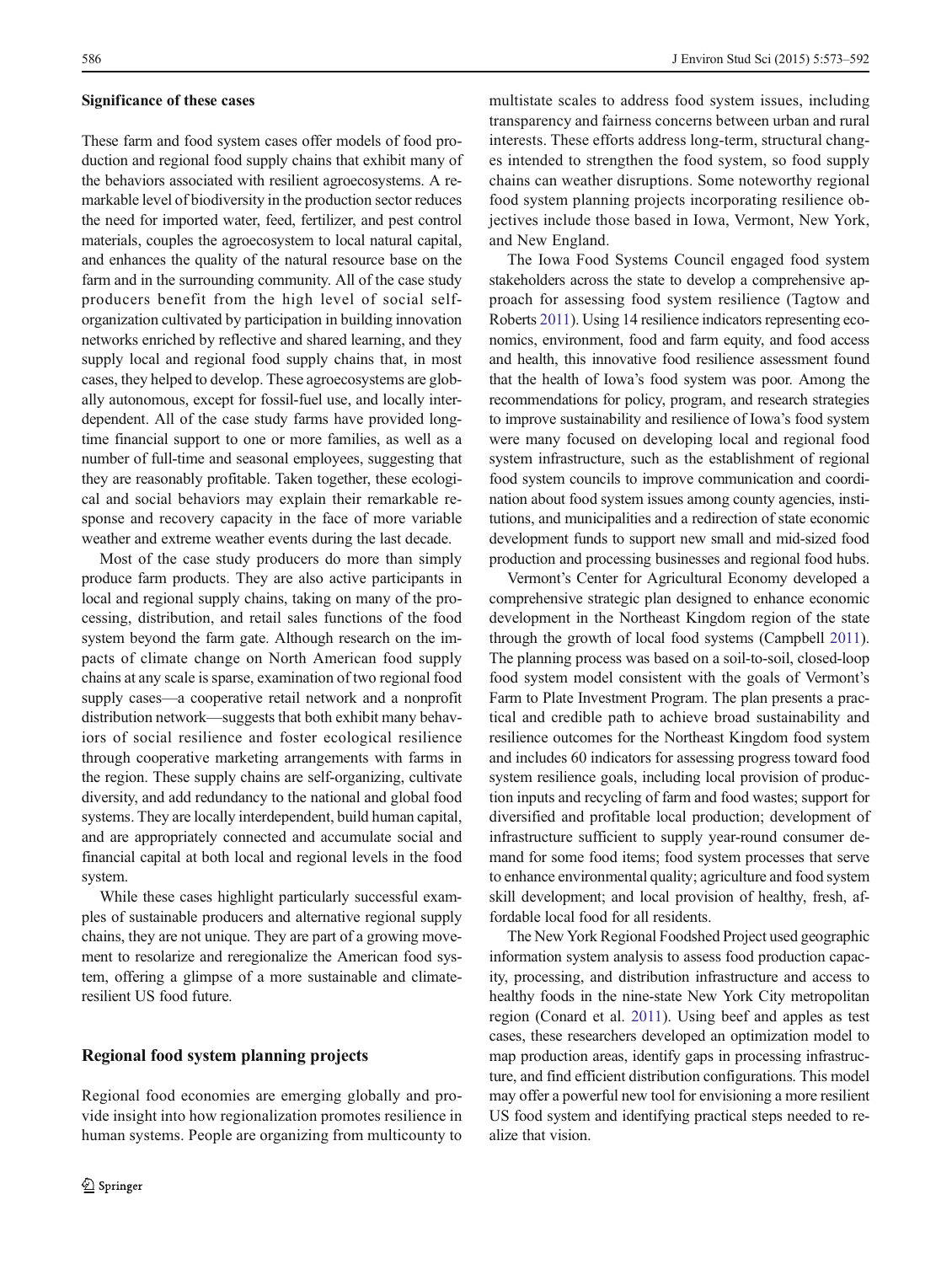Food Solutions New England, a collaborative network that supports the work of the many organizations and individuals dedicated to food system change in New England, published A New England Food Vision in 2014 (Donahue et al. [2014](#page-17-0)). This report explored sustainable food production in the region, including natural resource concerns relevant to energy and water resources, climate change and biodiversity, and social concerns such as building food system capacity. Through widespread changes in the existing regional food system, including an expansion of farmland, these researchers project that New England could supply about 50 % of its food needs by 2060 while setting aside adequate room for smart growth and green development and keeping 70 % of the region in forests. This work recognized that a substantial volume of food trade with other regions located in the USA and abroad would be necessary to obtain the quantity and diversity of foods required to meet the dietary requirements of New England's population. A companion report analyzes policy barriers and gaps associated with the Vision's goal of increasing production and consumption of New England-sourced food and identifies the policy changes to support expanding production, strengthening food supply chains, and enhancing multistate cooperation toward a more robust and resilient regional food system (Bowell et al. [2014\)](#page-17-0).

Ruhf ([2015](#page-18-0)) shares the story of developing the New England Food Vision in the first issue of the Symposium on American Food Resilience. She suggests that the collaboration was facilitated by the "soft working borders," of the New England states, a legacy of the trust and cooperation cultivated by decades of institutional collaboration. The region's physical and cultural geography also shapes the potential for a selfreliant food economy. Ruhf views the urban to rural balance, a lack of dependence on federal farm programs and global trade, and high production diversity as important elements that have contributed to the region's food self-reliance. Although many of these characteristics likely enhance the resilience of the New England food system, Ruhf notes that resilience has not been an expressed goal of regional food efforts. Instead, food systems are viewed as a potential framework for achieving environmental, economic, and social goals that ultimately promote regional resilience.

#### A nationally integrated system of metropolitan foodsheds

In 2009, researchers working in the Collaborative Initiatives program at the Massachusetts Institute of Technology proposed a system of nationally integrated regional foodsheds as a solution to the public health harms of US industrial food and further developed the concept in a follow-up project (Collaborative Initiatives [2009](#page-17-0) and [2011](#page-17-0)). These researchers identified the current structure of the US food system—the way food is produced, processed, and distributed—as a primary culprit in America's

obesity epidemic and high rates of chronic disease. They identified foodshed reform as a critical factor in developing integrated solutions to national challenges in public health, environmental quality, energy use, and economics.

Modeled on the watershed concept, the concept of the foodshed offers a way to visualize the geographic area through which food flows from producers through the food system to consuming communities. The foodshed concept has proven to be a useful and popular framework for exploring food system sustainability (Peters et al. [2009](#page-18-0)). The Collaborative Initiatives researchers identified several changes critical to foodshed reform: a transition to more diversified production systems, the development of a regionally based processing and distribution infrastructure, and new models of food retail. Ironically, these recommendations echo those of New York City planners concerned about the impact of industrialization on the city's food self-reliance at the turn of the twentieth century (Hedden [1929\)](#page-17-0).

The Collaborative Initiatives researchers suggested that a nationally integrated system of regional foodsheds offered a unique opportunity to build on the many local and regional foodshed projects already underway in the USA. Most of these projects are focused on feeding metropolitan regions (an area with a concentrated population of 50,000 or more), a topic of increasing interest as urban populations expand and climate change disturbances intensify (Jennings et al. [2015\)](#page-18-0). Planners in the USA have already begun to develop plans for eight to ten US megaregions, which are connected networks of metropolitan areas projected to be home to more than 70 % of the US population by 2050 (Fig. [1](#page-15-0)). These emerging regions, linked by economic systems, transportation systems, history, culture, and natural resources, are viewed by planners as an important opportunity to reimagine twenty-first century housing and urban development, transportation systems, and farm policy (Regional Plan Association [2015\)](#page-18-0). The integration of metropolitan foodsheds into megaregion planning offers a practical means for restructuring the US food system into a nationally integrated system of metropolitan foodsheds. Megaregions also offer a new focal scale of planning that incorporates both the local and regional scales into a national system.

Metropolitan areas present some unique benefits and challenges to the development of sustainable and resilient regional food systems. On the plus side, sustainable producers located in or near these areas have easy access to a large population of potential customers, high-value direct markets, and valueadded processing opportunities (Hoppe and Banker [2010\)](#page-17-0). Physical infrastructure for power, water, transportation, and other resources is usually well developed, and proximity to the metropolitan core offers opportunities for meaningful offfarm employment for nonfarming family members, as well as employment opportunities on farms and in the food system for the urban underemployed.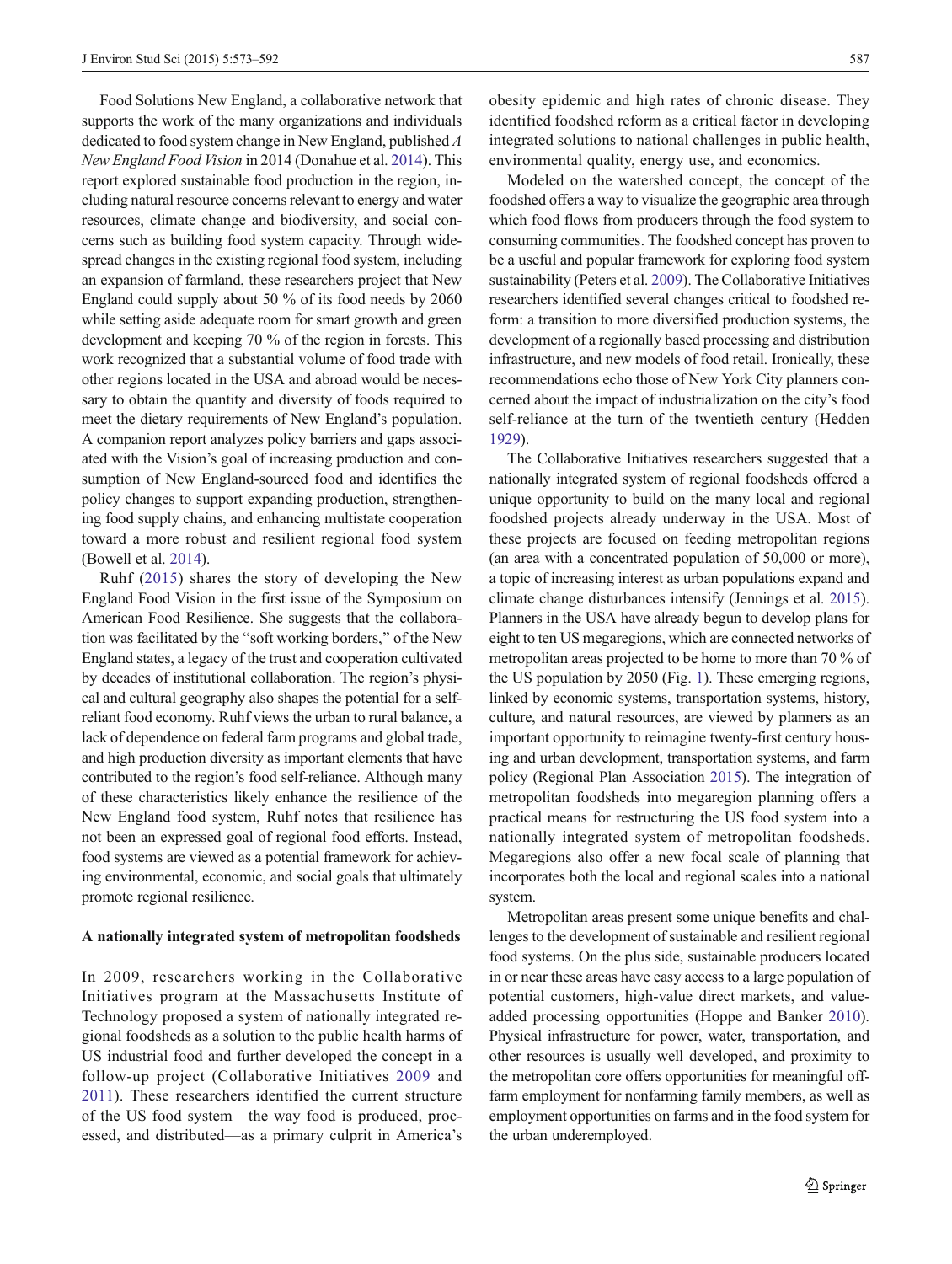<span id="page-15-0"></span>

Fig. 1 Emerging US megaregions. During the second half of the twentieth century, metropolitan regions in the USA expanded to create large networks of metropolitan regions known as megaregions. Over the next 35 years, these 11 megaregions are expected to experience the most

rapid population growth and economic expansion in the nation, stimulating new interest in coordinated planning and policy development at this scale (Regional Planning Association [2015](#page-18-0))

Metropolitan areas and the periurban periphery also present some challenges to food production. Land values are high, non-farming residents may object to farming operations, and access to traditional farm services may be difficult (Hoppe and Banker [2010\)](#page-17-0). Generally, urban supply chains are scaled for much larger wholesale volumes than can be supplied from farms within metro regions. Concentration in the grocery sector and a dearth of independent transportation partners are challenges for mid-scale farmers producing wholesale products for metro markets (Stevenson and Pirog [2008](#page-19-0); Miller et al. [2015\)](#page-18-0). Traffic congestion around cities creates a costly barrier to efficient freight delivery, and food is no exception. The existing relationships between businesses in food supply chains are predominantly national in scope, with few opportunities to develop regional connections (Day-Farnsworth and Miller [2014](#page-17-0)).

Competition for resources with municipal and industrial uses may also present considerable challenges, particularly as climate change intensifies, but close proximity of municipal, industrial, and agricultural systems will also encourage innovations that increase the efficiency of resource use through sharing and recycling (Hoppe and Banker [2010](#page-17-0)).

Ultimately, addressing the power dynamic between urban and rural areas is a key to reversing the extractive behavior of cities and putting into place systemic solutions that cultivate sustainable and resilient urban regions (Jennings et al. [2015](#page-18-0)).

The "city region" is an emerging, landscape-based sustainable development concept well aligned with the concept of the metropolitan foodshed. City region development strategies redefine the relationship between urban and rural areas to recognize the potential for food systems to address shared challenges such as securing clean water supplies, conserving biodiversity, mitigating global warming, and cultivating climate resilience (Forster and Escudero [2014](#page-17-0)). A recent review of the relevant food system literature by Jennings et al. [\(2015](#page-18-0)) found solid empirical evidence that city region food systems promote regional economic development, catalyze innovation, and improve public health, but less evidence was found for the often assumed benefits to food security, nutrition, and environmental quality. These researchers found very few projects exploring the multiple benefits of city region food systems and recognized a need for comprehensive food system performance metrics to guide the planning and development of sustainable and resilient city region food systems.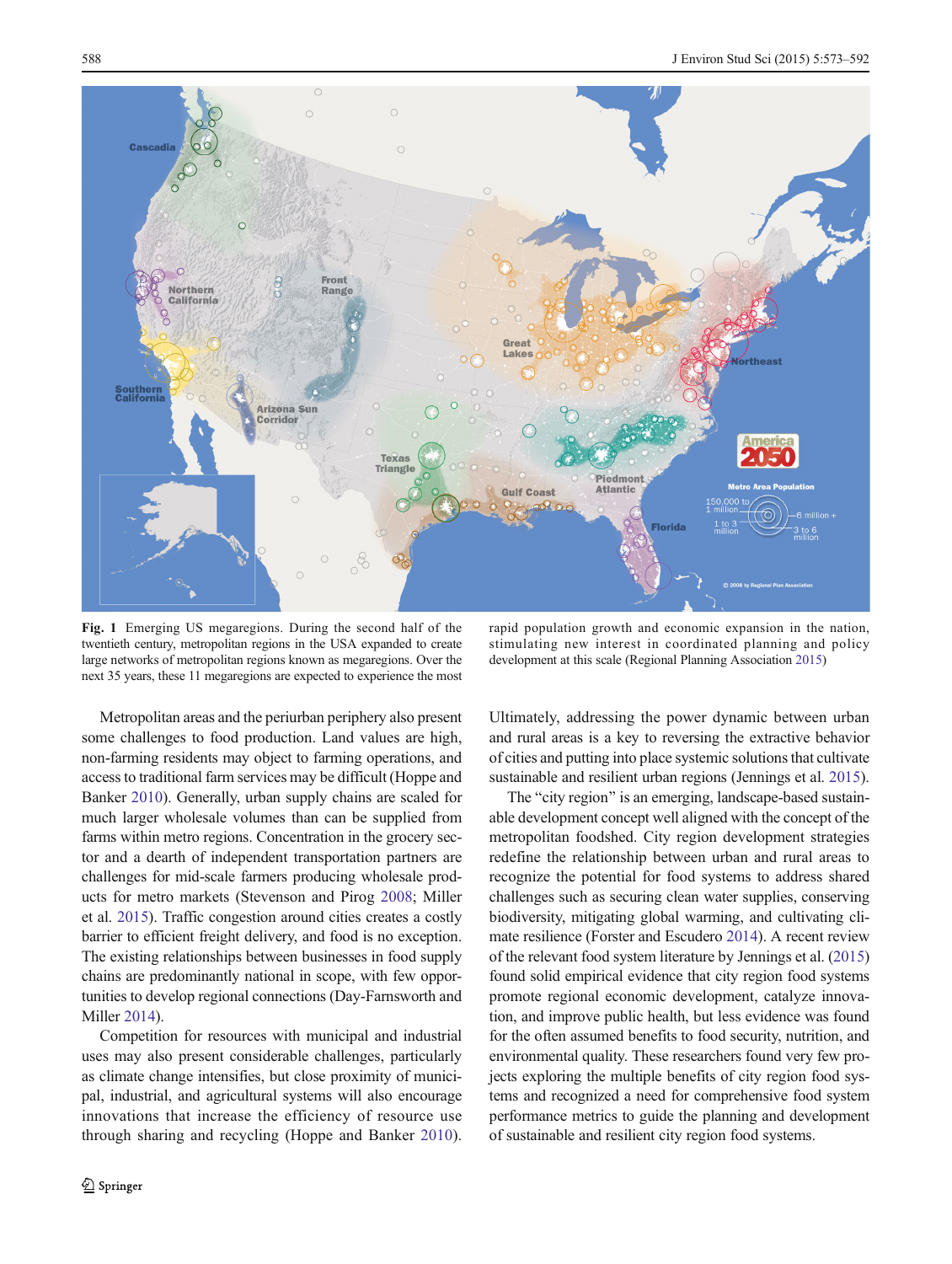#### **Discussion**

According to resilience theory, a restructuring of the US industrial food system to a nationally integrated network of sustainable metropolitan foodsheds offers the potential to enhance the climate resilience of the US food supply. A transition to diversified food systems would reduce food system dependence on imported energy and materials by increasing biological diversity at the farm and landscape scale and through the coupling of agroecosystems to local natural resources. Recent comprehensive reviews of empirical research confirm that diversified agricultural production systems can be as productive as industrial systems with substantially lower energy, water, fertilizer, and pesticide inputs while, at the same time, maintaining or enhancing ecosystem services crucial to farm and community sustainability and resilience (National Research Council [2010](#page-18-0); Kremen and Miles [2012](#page-18-0); Liebman and Schulte [2015\)](#page-18-0).

The modularity created through a network of diversified metropolian food systems would likely reduce the vulnerability of our national food supply to damaging climate change effects in areas of concentrated production and processing, such as California's Central Valley or the southern Great Plains, and to climate change stresses and disturbances of national and global supply chains. The modular structure could stimulate innovation in food production, processing, and distribution as metropolitan foodsheds evolved into unique agroecosystems adapted to regional ecological and social conditions. Resilience theory suggests that the diversity and modularity of a national network of diversified metropolitan foodsheds would also enhance the regional accumulation of a balanced portfolio of capital assets needed to support the response, recovery, and transformation capacities required for a climate-resilient national food system. Incorporating metropolitan foodsheds into comprehensive megaregion development goals provides a potential path to enhanced sustainability and resilience of the US food system.

Although there is little empirical evidence for the climate resilience benefits of such a regional restructuring of the US food system, the evidence for the environmental benefits of more diversified agroecosystems is strong (Kremen and Miles [2012;](#page-18-0) Liebman and Schulte [2015\)](#page-18-0). We could begin now to build on the existing network of local and regional food systems, while questions about the climate resilience benefits of modularity and the regional scale are addressed through further research.

In a recent review of the barriers and opportunities for enhancing the diversification of agricultural production in industrialized countries, Iles and Marsh ([2012\)](#page-17-0) recognized the need for broad support for producers transitioning to more diversified production systems. They recommend shifting existing public support for agriculture from policies and programs that favor industrial producers to those favoring producers who already manage or wish to transition to diversified systems. Some specific recommendations include: increased public support for the development of new knowledge, materials, and training programs needed by producers managing diversified production systems; the recruitment and retention of new sustainable farmers; incentives for agricultural resource conservation; and regional economic development that supports diversified production.

These recommendations echo many earlier calls by the sustainable food movement for reform of the US industrial food system over the last 40 years. Over that time, evidence for the multitude of environmental, social, and economic harms of industrial food has continued to mount as our understanding of food system sustainability and resilience has grown. We have the knowledge and the financial resources required to begin the restoration of the natural, human, and social assets needed to achieve the transition to a more climate-resilient food future.

### **Conclusions**

Despite its remarkable performance over the last century, the US industrial food system may not be resilient to unprecedented twenty-first century challenges: climate change; declining quality and quantity of natural resources; highly specialized and concentrated production, supply, and marketing chains; reliance on external or distant resources; and government subsidies that mask these vulnerabilities. The existing food system does not exhibit the behaviors characteristic of a resilient agroecosystem. More than 30 years of sustainable food system research and practice suggest that a transformation—a change in form, function, and purpose—is needed to cultivate the response, recovery, and transformation capacity required for a climate-resilient US food system.

A nationally integrated system of metropolitan foodsheds has been proposed as a model that appears to promote broad sustainability and climate resilience goals and is well aligned with the city region as a newly emerging sustainable development concept, but many questions remain. Empirical evidence for the environmental benefits of diversified agricultural production systems is strong, but evidence for social and economic benefits is less clear. Empirical support for the economic development, innovation, and public health benefits of city region food systems is strong, but there is less evidence for benefits to food security, nutrition, and environmental quality. Very few comprehensive projects exploring the sustainability benefits of regional food systems have been reported, and climate resilience has only very recently become a focus of food system research and planning efforts. We can begin now to shift public support to producers who currently manage or wish to transition to diversified production systems and to fund the development of regional food system infrastructure.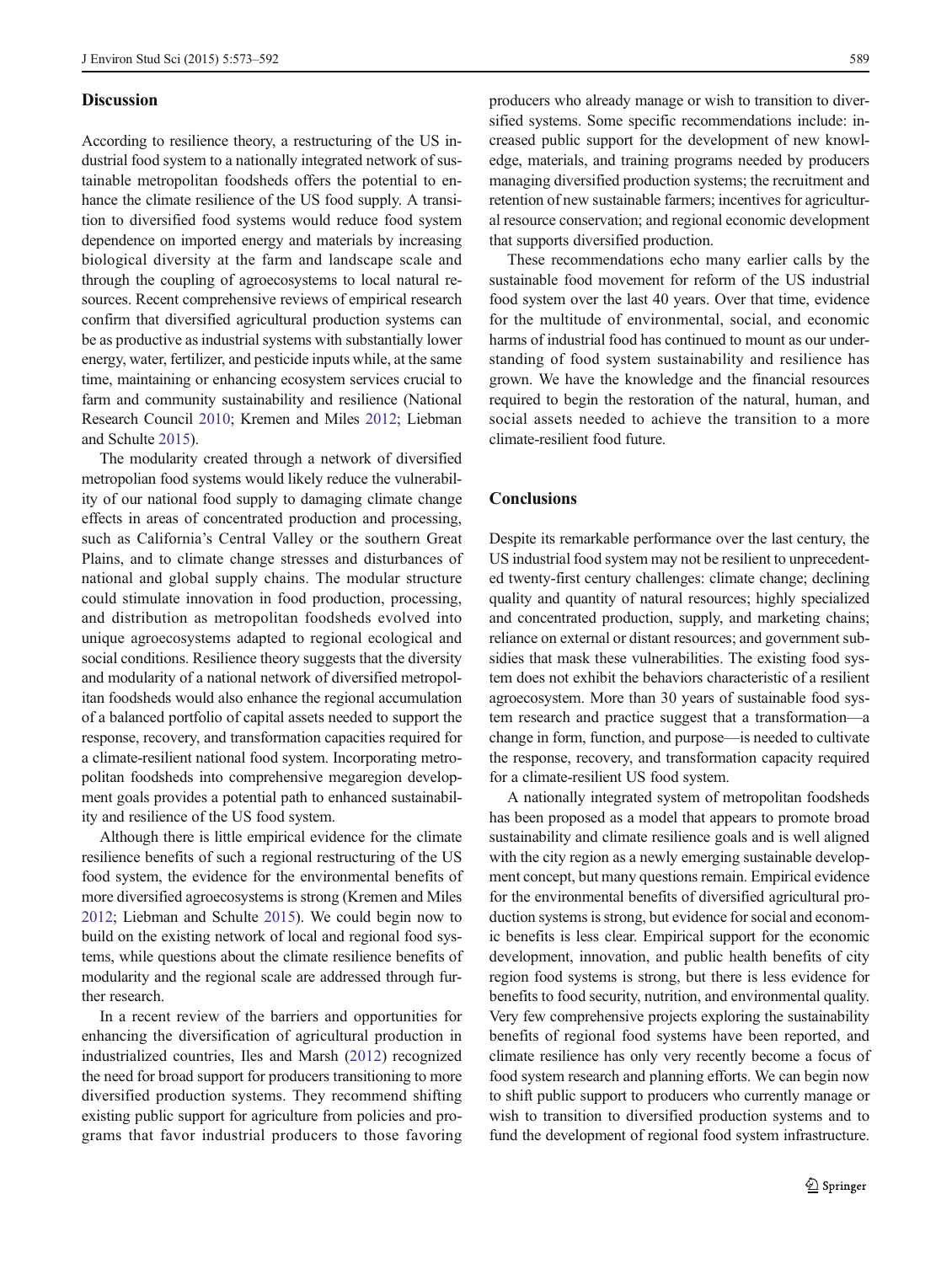<span id="page-17-0"></span>More research, coupled with action, is needed to confirm the climate resilience benefits of sustainable regional food systems, refine resilience indicators, and develop food system performance metrics to guide a transformation of the US food system to a more sustainable and resilient future.

Acknowledgments Regina Gregory contributed to the final editing of the manuscript.

#### References

- Allison H, Hobbs R (2004) Resilience, adaptive capacity, and the "lock-in trap" of the western Australian agricultural region. Ecol Soc  $9(1):3$
- Beebe J (2010) Climate change and grow biointensive. Ecol Action [http://www.growbiointensive.org/PDF/ClimateChangeand](http://www.growbiointensive.org/PDF/ClimateChangeandGROWBIOINTENSIVE_English.pdf) [GROWBIOINTENSIVE\\_English.pdf](http://www.growbiointensive.org/PDF/ClimateChangeandGROWBIOINTENSIVE_English.pdf). Accessed 3 Jul 2014
- Bellows AC, Hamm MW (2001) Local autonomy and sustainable development testing import substitution in local food systems. Agric Hum Values 18:271–284
- Born B, Purcell M (2006) Avoiding the local trap: scale and food systems in planning research. J Plan Educ Res 26:195–207
- Bowell B, Coffin C, Courchesne C, Frignoca I, Greene M, Iarrapino A, Rushlow J, Ruhf K (2014) New England food policy: building a sustainable food system. American Farmland Trust, Conservation Law Foundation, Northeast Sustainable Agriculture Working Group [http://nesawg.org/sites/default/files/New\\_England\\_Food\\_](http://nesawg.org/sites/default/files/New_England_Food_Policy_Report_March2014.pdf) [Policy\\_Report\\_March2014.pdf](http://nesawg.org/sites/default/files/New_England_Food_Policy_Report_March2014.pdf). Accessed 29 Aug 2014
- Cabell J, Oeofse M (2012) An indicator framework for assessing agroecosystem resilience. Ecol Soc 17:18. doi[:10.5751/ES-04666-](http://dx.doi.org/10.5751/ES-04666-170118) [170118.](http://dx.doi.org/10.5751/ES-04666-170118) Accessed 6 June 2014
- Campbell E (2011) Regional food system plan for Vermont's Northeast Kingdom. Northeastern Vermont Development Association, St. Johnsbury, [http://www.hardwickagriculture.org/assets/files/](http://www.hardwickagriculture.org/assets/files/FinalPlan_NEKFoodSystem%282%29.pdf) [FinalPlan\\_NEKFoodSystem%282%29.pdf](http://www.hardwickagriculture.org/assets/files/FinalPlan_NEKFoodSystem%282%29.pdf). Accessed 2 August 2014
- Center for Integrated Agricultural Systems (2012) Values-based food supply chain case studies: Organic Valley Research Brief #80 and Shepherd's Grain Research Brief #81 November 2012. [http://www.cias.wisc.edu/wp-content/uploads/2013/04/](http://www.cias.wisc.edu/wp-content/uploads/2013/04/rb81shepherdsgrainfinal041813.pdf) [rb81shepherdsgrainfinal041813.pdf.](http://www.cias.wisc.edu/wp-content/uploads/2013/04/rb81shepherdsgrainfinal041813.pdf) Accessed 2 Oct 2015
- Center for Integrated Agricultural Systems (2013) Values-based food supply chain case studies: Organic Valley Research Brief #80 March 2013 [http://www.cias.wisc.edu/wp-content/uploads/2013/](http://www.cias.wisc.edu/wp-content/uploads/2013/04/rb80organicvalleyfinal041813.pdf) [04/rb80organicvalleyfinal041813.pdf](http://www.cias.wisc.edu/wp-content/uploads/2013/04/rb80organicvalleyfinal041813.pdf). Accessed 2 Oct 2015
- Clancy K, Ruhf K (2010) Is local enough? Some arguments for regional food systems. Choices 25(1). [http://www.choicesmagazine.org/](http://www.choicesmagazine.org/magazine/article.php?article=114) [magazine/article.php?article=114](http://www.choicesmagazine.org/magazine/article.php?article=114). Accessed 14 Sept 2014
- Collaborative Initiatives at Massachusetts Institute of Technology (2009) Food and health: using the food system to challenge childhood obesity. Final Report on the Curbing Childhood Obesity Project, Phases I and II. [http://collaborative.mit.edu/sites/default/files/projects/](http://collaborative.mit.edu/sites/default/files/projects/ObesityFoodHealth.pdf) [ObesityFoodHealth.pdf](http://collaborative.mit.edu/sites/default/files/projects/ObesityFoodHealth.pdf). Accessed 24 Jul 2015
- Collaborative Initiatives at Massachusetts Institute of Technology (2011) National integrated regional food system: a new model for health (NIRF) [http://collaborative.mit.edu/projects/national-integrated](http://collaborative.mit.edu/projects/national-integrated-regional-food-system)[regional-food-system.](http://collaborative.mit.edu/projects/national-integrated-regional-food-system) Accessed 24 Jul 2015
- Conard M, Ackerman K, Gavrilaki D (2011) Infrastructure—health: modeling production, processing and distribution infrastructure for a resilient regional food system. Urban Design Institute, Columbia University. [http://urbandesignlab.columbia.edu/projects/food-and](http://urbandesignlab.columbia.edu/projects/food-and-the-urban-environment/nyc-regional-food-shed-initiative/)[the-urban-environment/nyc-regional-food-shed-initiative/.](http://urbandesignlab.columbia.edu/projects/food-and-the-urban-environment/nyc-regional-food-shed-initiative/) Accessed 10 Aug 2014
- Darnhofer I, Fairweather J, Moller H (2010) Assessing a farm's sustainability: insights from resilience thinking. Int J Agric Sustain 8(3): 186–198
- Day-Farnsworth L, Miller M (2014) Networking across the supply chain: transportation innovations in local and regional food systems. Center for Integrated Agricultural Systems, University of Wisconsin-Madison doi:[10.9752/TS202.06-2014](http://dx.doi.org/10.9752/TS202.06-2014)
- Delind L (2010) Are local food and the local food movement taking us where we want to go? Or are we hitching our wagons to the wrong stars? Agric Hum Values 28:273–283. doi:[10.1007/s10460-010-](http://dx.doi.org/10.1007/s10460-010-9263-0) [9263-0](http://dx.doi.org/10.1007/s10460-010-9263-0)
- Donahue B, Burke J, Anderson M, Beal A, Kelly T, Lapping M, Ramer H, Libby R, Berlin L (2014) A New England food vision. Food Solutions New England, University of New Hampshire [http://](http://www.foodsolutionsne.org/sites/default/files/LowResNEFV_0.pdf) [www.foodsolutionsne.org/sites/default/files/LowResNEFV\\_0.pdf](http://www.foodsolutionsne.org/sites/default/files/LowResNEFV_0.pdf). Accessed 10 Aug 2014
- Easterling W (2009) Guidelines for adapting agriculture to climate change. In Hillel D, Rosenzweig C (ed.) Handbook of climate change and agroecosystems: impacts, adaptation, and mitigation. Imperial College Press
- Ericksen P (2008) What is the vulnerability of a food system to global environmental change? Ecol Soc 13(2):14
- Forster T, Escudero A (2014) Creating city regions that work as landscapes for people, food and nature. Eco Agriculture Partners [http://](http://peoplefoodandnature.org/wp-content/uploads/sites/4/2014/06/creating_city_regions.pdf) [peoplefoodandnature.org/wp-content/uploads/sites/4/2014/06/](http://peoplefoodandnature.org/wp-content/uploads/sites/4/2014/06/creating_city_regions.pdf) [creating\\_city\\_regions.pdf.](http://peoplefoodandnature.org/wp-content/uploads/sites/4/2014/06/creating_city_regions.pdf) Accessed 18 Jul 2015
- Furman C, Roncoli C, Nelson D, Hoogenboom G (2013) Growing food, growing a movement: climate adaptation and civic agriculture in the southeastern United States. Agric Hum Values. doi:[10.1007/](http://dx.doi.org/10.1007/s10460-013-9458-2) [s10460-013-9458-2](http://dx.doi.org/10.1007/s10460-013-9458-2)
- Giovannucci D (2012) Food and agriculture: the future of sustainability. Division for Sustainable Development, United Nations Department of Economic and Social Affairs
- Gliessman S (2007) The agroecosystem concept. Ch. 2 and agroecosystem diversity and stability. Ch. 16 in agroecology: the ecology of sustainable food systems, 2nd edn. CRC Press, New York
- Goerner S, Lietaer B, Ulanowicz R (2009) Quantifying economic sustainability: implications for free-enterprise theory, policy and practice. Ecol Econ 69:76–81

Hedden HW (1929) How great cities are fed. DC Heath & Co, Boston

- Hendrickson J, Hanson J, Tanaka D, Sassenrath G (2008) Principles of integrated agricultural systems: introduction to processes and definition. Renew Agric Food Syst 23(Special Issue 4):265–271
- Hill H (2008) Food miles background and marketing. National Sustainable Agriculture Information Service. [https://attra.ncat.org/](https://attra.ncat.org/attra-pub/download.php?id=261) [attra-pub/download.php?id=261](https://attra.ncat.org/attra-pub/download.php?id=261). Accessed 10 Feb 2015
- Hodgson, K (2010) Planning for food access and community-based food systems: a national scan and evaluation of local comprehensive and sustainability plans. American Planning Association n-line [https://](https://www.planning.org/research/foodaccess/pdf/foodaccessreport.pdf) [www.planning.org/research/foodaccess/pdf/foodaccessreport.pdf](https://www.planning.org/research/foodaccess/pdf/foodaccessreport.pdf). Accessed 5 Oct 2015
- Hoppe R, Banker D (2010) Structure and finances of U.S. farms: family farm report 2010 edition. USDA-ERS Economic Information Bulletin No. 66
- Howitt RE, Medellin-Azuara J, MacEwan D, Lund JR, Sumner DA (2014) Economic analysis of the 2014 drought for California agriculture. Center for Watershed Sciences, University of California, Davis, [http://watershed.ucdavis.edu.](http://watershed.ucdavis.edu/) Accessed 14 July 2015
- Iles A, Marsh R (2012) Nurturing diversified farming systems in industrialized countries: how public policy can contribute. Ecol Soc 17(4):42. doi[:10.5751/ES-05041-170442.](http://dx.doi.org/10.5751/ES-05041-170442) Accessed 8 July 2014
- Jemison J Jr, Hall D, Welcomer S, Haskell J (2014) How to communicate with farmers about climate change: farmers' perceptions and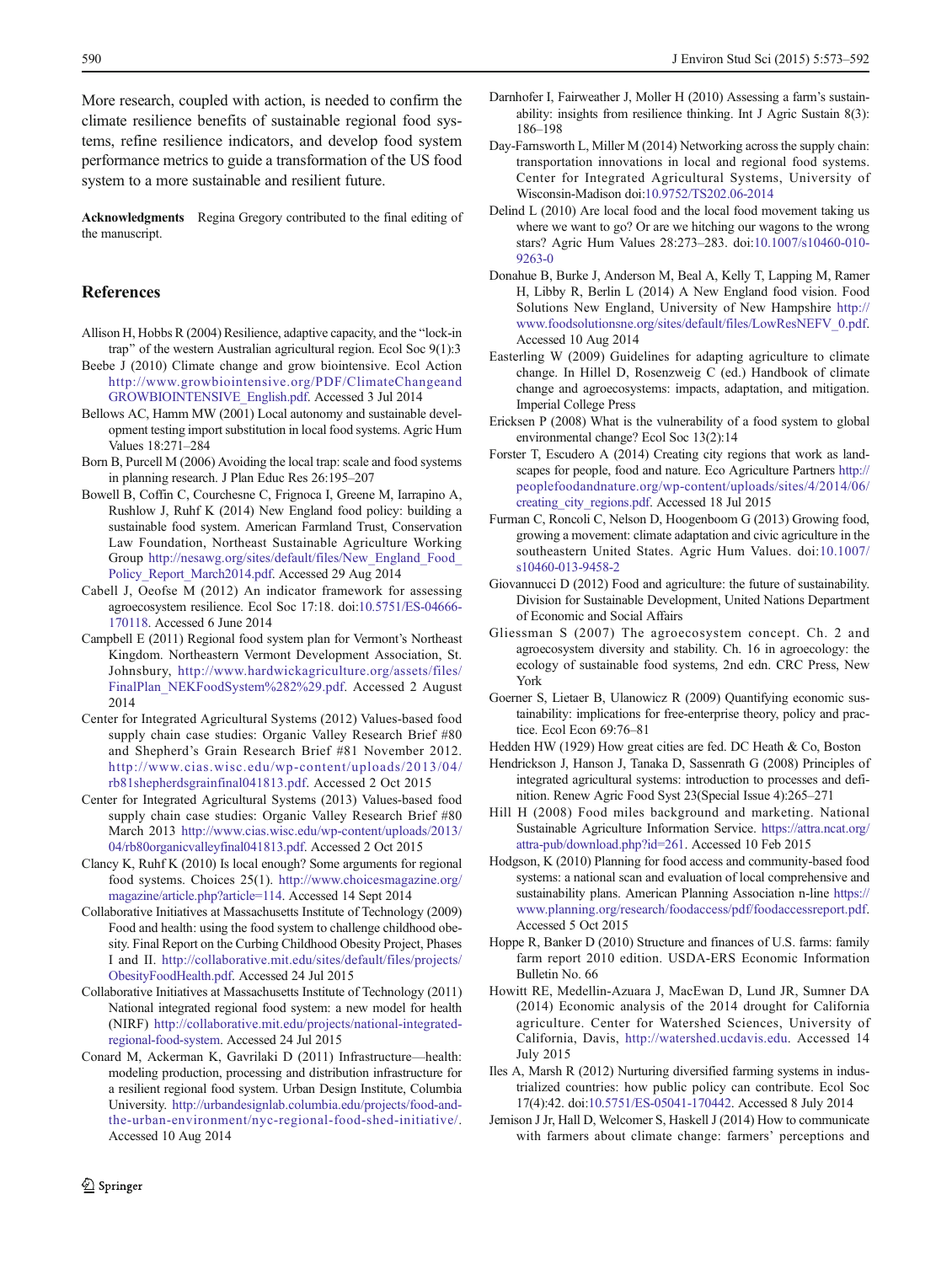<span id="page-18-0"></span>adaptations to increasingly variable weather patterns in maine. J Agric Food Syst Community Dev 4(4):57–70

- Jennings S, Cottee J, Curtis T, Miller S (2015) Food in an urbanized world: the role of city region food systems in resilience and sustainable development. The International Sustainability Unit, The Prince of Wales Charitable Foundation. [http://www.fao.org/fileadmin/](http://www.fao.org/fileadmin/templates/agphome/documents/horticulture/crfs/foodurbanized.pdf) [templates/agphome/documents/horticulture/crfs/foodurbanized.pdf.](http://www.fao.org/fileadmin/templates/agphome/documents/horticulture/crfs/foodurbanized.pdf) Accessed 18 Jul 2015
- Jones L, Ludi E, Levine S (2010) Towards a characterization of adaptive capacity: a framework for analyzing adaptive capacity at the local level. Background Note. Overseas Development Institute, London, [http://www.odi.org/sites/odi.org.uk/files/odi-assets/publications](http://www.odi.org/sites/odi.org.uk/files/odi-assets/publications-opinion-files/6353.pdf)[opinion-files/6353.pdf](http://www.odi.org/sites/odi.org.uk/files/odi-assets/publications-opinion-files/6353.pdf). Accessed 10 July 2014
- Kelly J (no date) Building local food systems to increase resiliency. Institute for Sustainable Communities. [http://sustainable](http://sustainablecommunitiesleadershipacademy.org/resource_files/documents/building-local-food-systems-increase-resiliency.pdf) [communitiesleadershipacademy.org/resource\\_files/documents/](http://sustainablecommunitiesleadershipacademy.org/resource_files/documents/building-local-food-systems-increase-resiliency.pdf) [building-local-food-systems-increase-resiliency.pdf](http://sustainablecommunitiesleadershipacademy.org/resource_files/documents/building-local-food-systems-increase-resiliency.pdf). Accessed 22 Oct 2014
- Kenny G (2011) Adaptation in agriculture: lessons for resilience from eastern regions of New Zealand. Clim Chang 106(3):441–462
- Keppen D, Dutcher P (2015) The 2014 drought and water management policy impacts on California's Central Valley food production. J Environ Stud Sci 5:362–377
- King C (2008) Community resilience and contemporary agri-ecological systems: reconnecting people and food, and people with people. Syst Res Behav Sci Syst Res 25:111–124
- Koliba C, Campbell E, Davis H (2011) Regional food systems planning: a case study from Vermont's Northeast Kingdom. Food System Research Collaborative, Opportunities for Agriculture Working Paper Series Vol. 2, No. 2. Center for Rural Studies, Univ. of Vermont
- Kremen C, Miles A (2012) Ecosystem services in biologically diversified versus conventional farming systems: benefits, externalities, and trade-offs Ecol Soc 17(4):40. doi[:10.5751/ES-05035-170440](http://dx.doi.org/10.5751/ES-05035-170440)
- Kremen C, Iles A, Bacon C (2012) Diversified farming systems: an agroecological, systems-based alternative to modern industrial agriculture. Ecol Soc 17(4):44. doi:[10.5751/ES-05103-170444](http://dx.doi.org/10.5751/ES-05103-170444)
- Lengnick L (2015a) Resilient agriculture: cultivating food systems for a changing climate. New Society Publishers, Gabriola Island
- Lengnick L (2015b) The vulnerability of the U.S. food system to climate change. J Environ Stud Sci. doi[:10.1007/s13412-015-0290-4](http://dx.doi.org/10.1007/s13412-015-0290-4)
- Liebman M, Schulte L (2015) Enhancing agroecosystem performance and resilience through increased diversification of landscapes and cropping systems. Elementa: Sci Anthropocene 3:000041. doi:[10.](http://dx.doi.org/10.12952/journal.elementa.000041) [12952/journal.elementa.000041](http://dx.doi.org/10.12952/journal.elementa.000041)
- Liverman D, Ingram J (2010) Why regions? In: Ingram J, Erickson P, Liverman D (eds) Food security and global environmental change. Earthscan, Washington, pp 203–211
- Lyson T (2004) Civic agriculture: reconnecting farm, food and community. Tufts University, Boston
- Lyson T, Stevenson G, Welsh R (2008) Food and the mid-level farm: renewing an agriculture of the middle. MIT Press, Cambridge
- Marshall N (2010) Understanding social resilience to climate variability in primary enterprises and industries. Glob Environ Chang 20(1): 36–43
- Marshall N, Stokes C, Howden S, Nelson R (2009) Enhancing adaptive capacity. In: Stokes C, Howden M (eds) Adapting agriculture to climate change: preparing Australian agriculture, forestry and fisheries for the future. CSIRO Publishing, Collingwood, pp 245–256
- Marten GG, Atalan-Helicke N (2015) Introduction to the symposium on American food resilience. J Environ Stud Sci 5:308–320
- McGuire A (2013) Mixing the perfect cover crop cocktail. Center for Sustainable Agriculture and Natural Resources, Washington State University [csanr.wsu.edu/cover-crop-cocktail/.](http://csanr.wsu.edu/cover-crop-cocktail/) Accessed on 2 Aug 2014
- McIntyre B, Herren H, Wakhungu J, Watson R (2009) Agriculture at a crossroads: international assessment of agricultural knowledge, science and technology for development. Island Press, Washington
- Meadows D (2008) Leverage points: places to intervene in a system. In: Thinking in systems: a primer. Earthscan, London, pp 145–165
- Merrill S, Tanaka D, Krupinsky J, Liebig M, Hanson J (2007) Soil water depletion and recharge under ten crop species and applications to the principles of dynamic cropping systems. Agron J 99:931–938
- Miller M, Day-Farnsworth FL, Denicoff, M (2015) Regional food logistics: a stakeholder process to inform the multisystem redesign for sustainability. Presented to the National Transportation Forum, Atlanta March 12–14, 2015 (proceedings forthcoming). [https://](https://www.scribd.com/doc/284966035/Regional-Food-Logistics-A-stakeholder-process-to-inform-the-multi-system-redesign-for-sustainability) [www.scribd.com/doc/284966035/Regional-Food-Logistics-A](https://www.scribd.com/doc/284966035/Regional-Food-Logistics-A-stakeholder-process-to-inform-the-multi-system-redesign-for-sustainability)[stakeholder-process-to-inform-the-multi-system-redesign-for](https://www.scribd.com/doc/284966035/Regional-Food-Logistics-A-stakeholder-process-to-inform-the-multi-system-redesign-for-sustainability)[sustainability.](https://www.scribd.com/doc/284966035/Regional-Food-Logistics-A-stakeholder-process-to-inform-the-multi-system-redesign-for-sustainability) Accessed 5 Oct 2015
- National Research Council (2010) A pivotal time in US agriculture. In: Toward sustainable agricultural systems in the 21st century. 2010. The National Academies Press, Washington, pp 43–83
- Nelson R, Kokic P, Crimp S, Martin P, Meinke H, Howden S, Voil P, Nidumolu U (2010) The vulnerability of Australian rural communities to climate variability and change: part II—integrating impacts with adaptive capacity. Environ Sci Policy 13:18–27
- Noble I, Huq S, Anokhin Y, Carmin J, Goudou D, Lansigan F, Osman-Elasha B, Villamizar A (2014) Adaptation needs and options. In: Climate change 2014: impacts, adaptation, and vulnerability. Part a: global and sectoral aspects. Contribution of working group II to the fifth assessment report of the intergovernmental panel on climate change. Cambridge University Press, New York, pp 833–868
- Ontario Food Terminal (2015) Ontario food terminal board. [http://www.](http://www.oftb.com/) [oftb.com/.](http://www.oftb.com/) Accessed 2 Oct 2015
- Perret A (2013) Beyond efficiency: reflections from the field on the future of the local food movement. [https://www.uvm.edu/foodsystems/](https://www.uvm.edu/foodsystems/summit/Perrett-BeyondEfficiency.pdf) [summit/Perrett-BeyondEfficiency.pdf.](https://www.uvm.edu/foodsystems/summit/Perrett-BeyondEfficiency.pdf) Accessed 6 Aug 2014
- Peters C, Bills N, Wilkins J, Fick G (2009) Foodshed analysis and its relevance to sustainability. Renew Agric Food Syst 24(1):1–7
- Peters C, Bills N, Wilkins J, Lembo A, Wilkins J, Fick G (2012) Mapping potential foodsheds in New York State by food group: an approach for prioritizing which foods to grow locally. Renew Agric Food Syst 27(2):125–137
- Pimentel D, Hepperly P, Hanson J, Douds D, Seidel R (2005) Environmental, energetic, and economic comparisons of organic and conventional farming systems. Bioscience 55(7):575–82
- Pollan M (2008) Farmer in chief. New York Times Magazine, Oct. 12. [nytimes.com/2008/10/12/magazine/12policy-t.html?pagewanted=](http://nytimes.com/2008/10/12/magazine/12policy-t.html?pagewanted=all) [all](http://nytimes.com/2008/10/12/magazine/12policy-t.html?pagewanted=all). Accessed 8 Nov 2013
- Regional Planning Association (2015) Megaregions. America 2050. <http://www.america2050.org/megaregions.html>. Accessed 4 Sept 2015
- Rejesus R, Mutuc-Hensley M, Mitchell P, Coble K, Knight T (2013) U.S. agricultural producer perceptions of climate change. J Agric Appl Econ 45:701–718
- Resilient Cities Team (2013) Resilient urban food systems: opportunities, challenges, and solutions. ICLEI-Local Governments for Sustainability
- Rodale Institute (2014) Regenerative organic agriculture and climate change: a down-to-earth solution to global warming. [rodaleinstitute.org/assets/WhitePaper.pdf.](http://rodaleinstitute.org/assets/WhitePaper.pdf) Accessed 10 Aug 2014
- Ruhf K (2015) Regionalism: a New England recipe for a resilient food system. J Environ Stud Sci. doi[:10.1007/s13412-015-0324-y](http://dx.doi.org/10.1007/s13412-015-0324-y)
- SARE (2005) The new American farmer: profiles in agricultural innovation. Sustainable Agriculture Research and Education Program. [http://www.sare.org/Learning-Center/Books/The-New-American-](http://www.sare.org/Learning-Center/Books/The-New-American-Farmer-2nd-Edition)[Farmer-2nd-Edition](http://www.sare.org/Learning-Center/Books/The-New-American-Farmer-2nd-Edition). Accessed 4 Jan 2015
- Shafer M, Ojima D, Antle J, Kluck D, McPherson R, Petersen S, Scanlon B, Sherman K (2014) Ch. 19: Great Plains. In: Melillo JM, Richmond Terese TC, Yohe GW (eds) Climate change impacts in